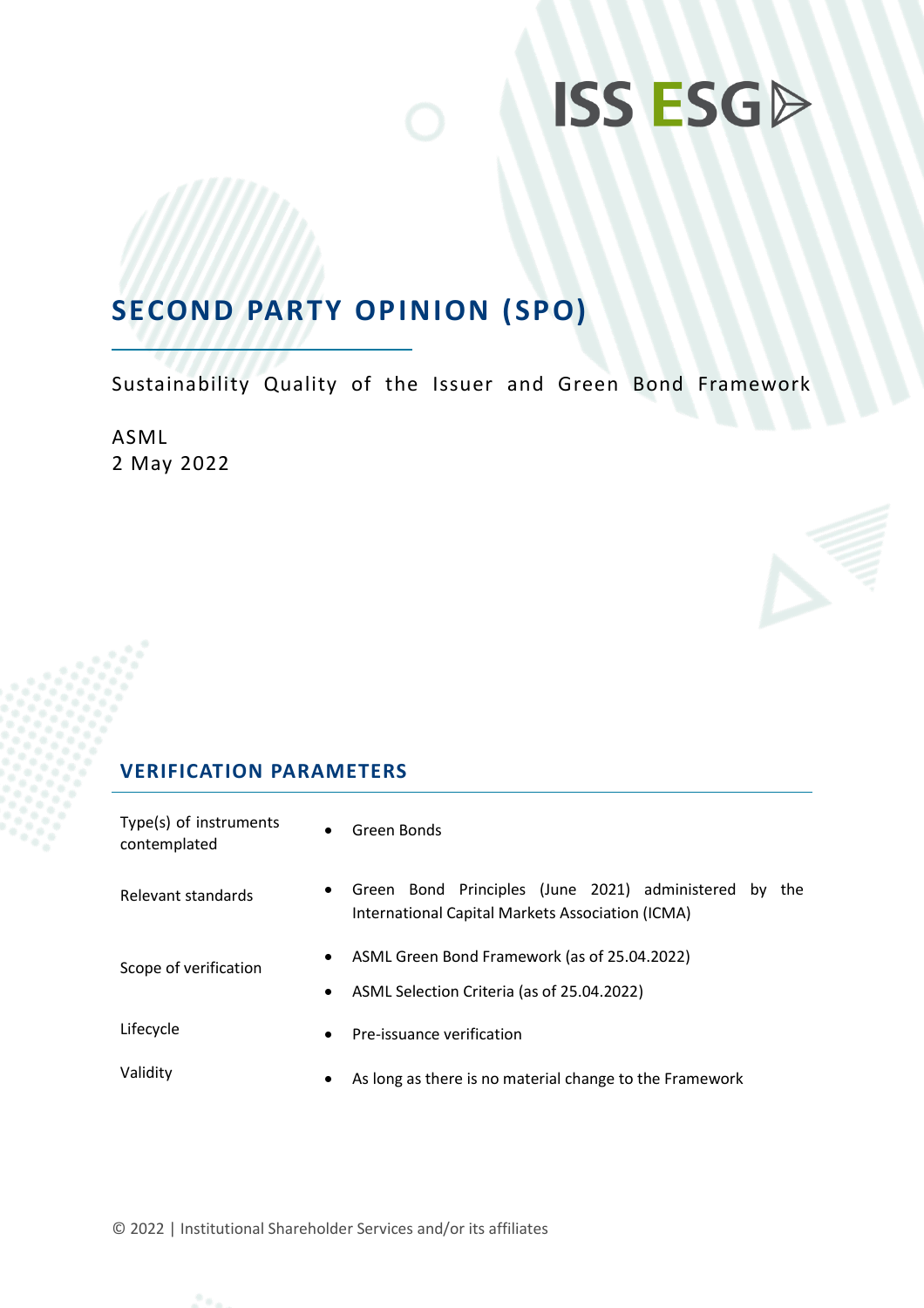

## **CONTENTS**

| B. CONSISTENCY OF GREEN BONDS WITH ASML'S SUSTAINABILITY STRATEGY7          |
|-----------------------------------------------------------------------------|
|                                                                             |
|                                                                             |
|                                                                             |
| B. MANAGEMENT OF ENVIRONMENTAL & SOCIAL RISKS ASSOCIATED WITH THE SELECTION |
|                                                                             |
|                                                                             |
|                                                                             |
|                                                                             |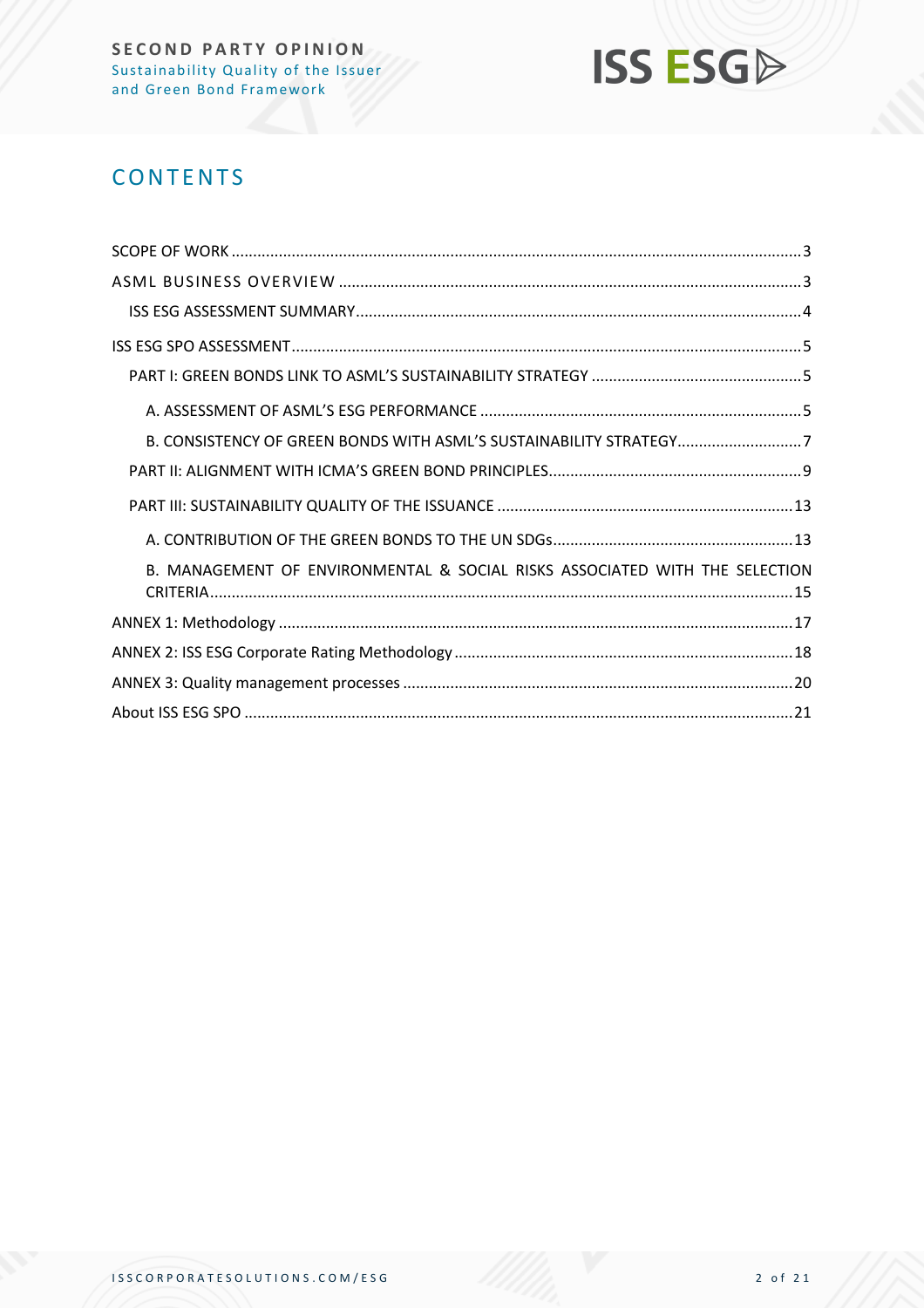

### <span id="page-2-0"></span>SCOPE OF WORK

ASML commissioned ISS ESG to assist with its Green Bonds by assessing three core elements to determine the sustainability quality of the instruments:

- 1. Green Bonds link to ASML's sustainability strategy drawing on ASML's overall sustainability profile and issuance-specific Use of Proceeds categories.
- 2. ASML's Green Bond Framework (25.04.2022 version) benchmarked against the International Capital Market Association's (ICMA) Green Bond Principles (GBP).
- 3. The Selection Criteria whether the projects contribute positively to the UN SDGs and perform against ISS ESG's issue-specific key performance indicators (KPIs) (See Annex 1).

### <span id="page-2-1"></span>ASML BUSINESS OVERVIEW

ASML operates in the semiconductor equipment industry, manufacturing chip-making equipment. Its value proposal is the design and manufacture of lithography machines that are an essential component in chip manufacturing. Products range from EUV and DUV lithography systems, refurbished systems, metrology and inspection systems or computational lithography.

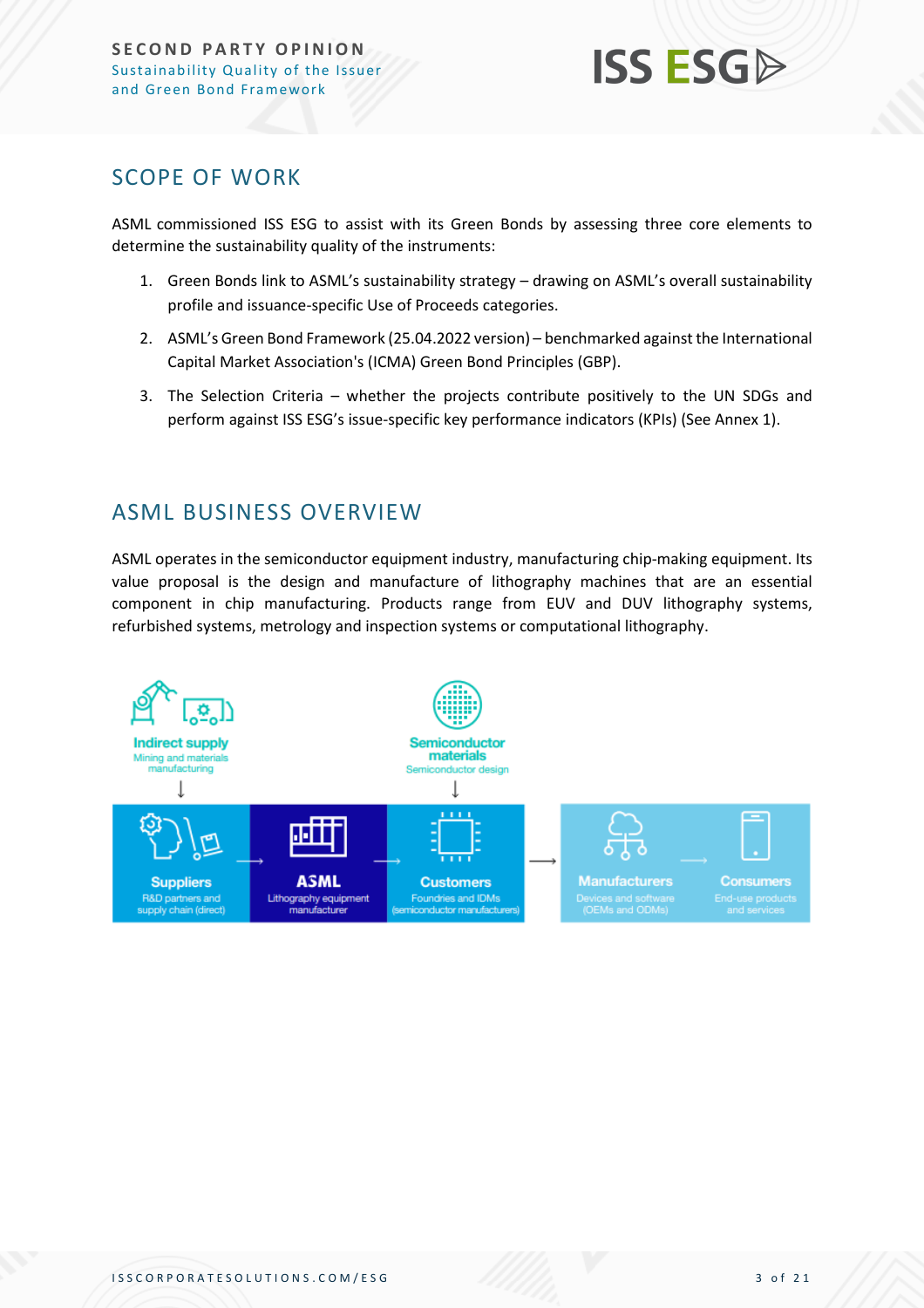## <span id="page-3-0"></span>ISS ESG ASSESSMENT SUMMARY

| <b>SPO SECTION</b>                                                                        | <b>SUMMARY</b>                                                                                                                                                                                                                                                                                                                                                                                                                                                                                                                                                                                 | <b>EVALUATION</b>                                                |
|-------------------------------------------------------------------------------------------|------------------------------------------------------------------------------------------------------------------------------------------------------------------------------------------------------------------------------------------------------------------------------------------------------------------------------------------------------------------------------------------------------------------------------------------------------------------------------------------------------------------------------------------------------------------------------------------------|------------------------------------------------------------------|
| Part 1:<br><b>Green Bonds</b><br>link to issuer's<br>sustainability<br>strategy           | According to the ISS ESG Corporate Rating published on 21.04.2022,<br>the issuer shows a high sustainability performance against the industry<br>peer group on key ESG issues faced by the Semiconductor Equipment<br>industry. The Issuer ranks 1 <sup>st</sup> out of 32 companies within its sector.<br>ISS ESG finds that the Use of Proceeds financed through this bond are<br>consistent with the issuer's sustainability strategy and material ESG<br>topics for the issuer's industry. The rationale for issuing Green Bonds<br>is clearly described by the issuer.                    | <b>Consistent</b><br>with issuer's<br>sustainability<br>strategy |
| Part 2:<br><b>Alignment</b><br>with GBP                                                   | The issuer has defined a formal concept for its Green Bonds regarding<br>use of proceeds, processes for project evaluation and selection,<br>management of proceeds and reporting. This concept is in line with<br>ICMA's Green Bond Principles.                                                                                                                                                                                                                                                                                                                                               | <b>Aligned</b>                                                   |
| Part 3:<br><b>Sustainability</b><br>quality of the<br><b>Selection</b><br><b>Criteria</b> | The overall sustainability quality of the Selection Criteria in terms of<br>sustainability benefits, risk avoidance and minimization is good based<br>upon the ISS ESG assessment. The Green Bonds will (re-)finance<br>eligible assets within Green Buildings.<br>This use of proceeds category has a significant contribution to SDGs 11<br>'Sustainable Cities and Communities' and 13 'Climate action' and a<br>limited contribution to SDG 7 'Affordable and Clean Energy'. The<br>environmental and social risks associated with this use of proceeds<br>category has been well managed. | <b>Positive</b>                                                  |

<sup>1</sup> ISS ESG's evaluation is based on the ASML's Green Bond Framework (25.04.2022 version), on the analysed Selection Criteria as received on the 25.04.2022, and on the ISS ESG Corporate Rating updated on the 21.04.2022 and applicable at the SPO delivery date.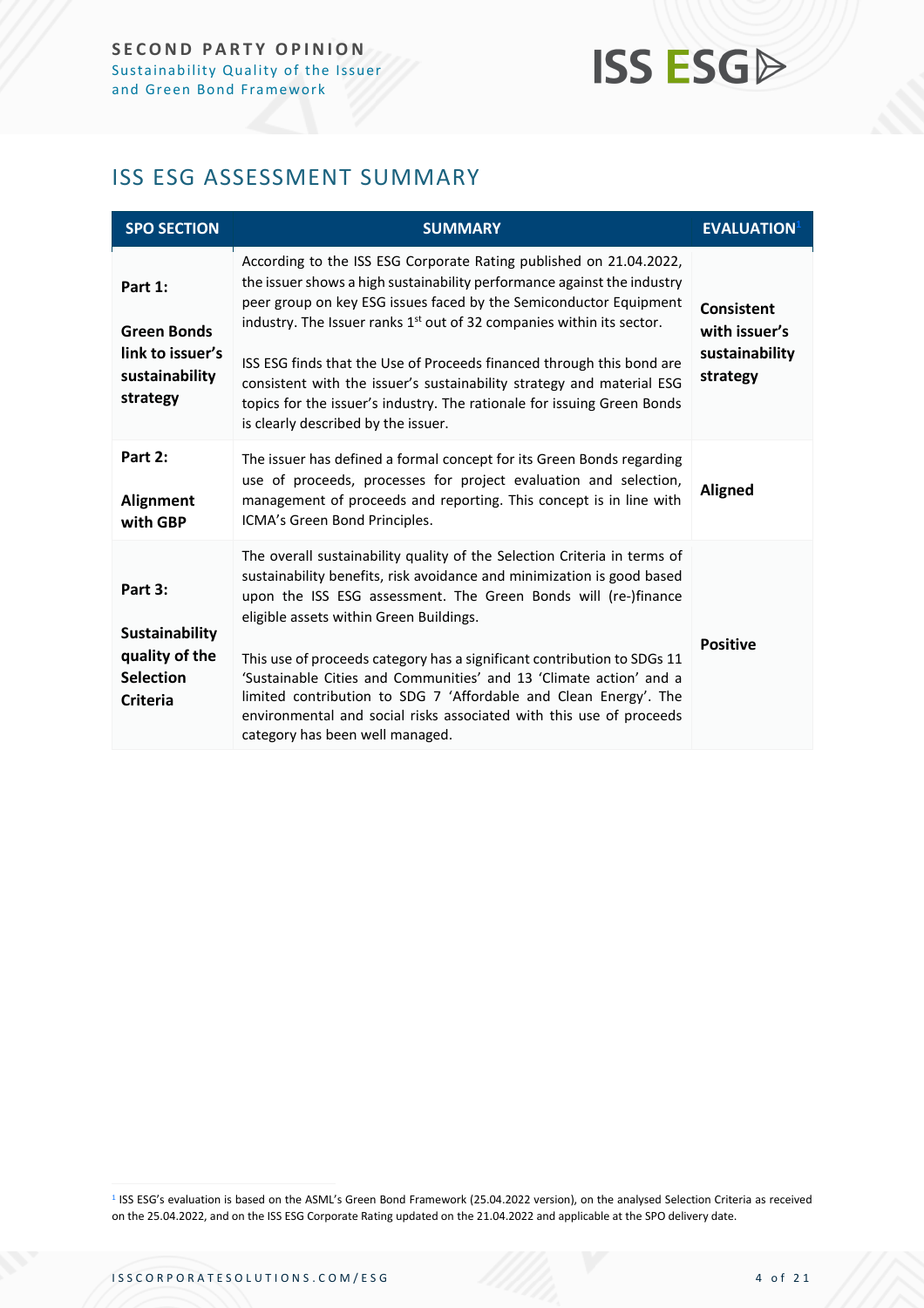## <span id="page-4-0"></span>ISS ESG SPO ASSESSMENT

#### <span id="page-4-1"></span>**PART I: GREEN BONDS LINK TO ASML'S SUSTAINABILITY STRATEGY**

#### <span id="page-4-2"></span>A. ASSESSMENT OF ASML'S ESG PERFORMANCE

The ISS ESG Corporate Rating provides material and forward-looking environmental, social and governance (ESG) data and performance assessments.

| COMPANY   | <b>INDUSTRY</b>                                | <b>DECILE RANK</b> | TRANSPARENCY LEVEL |
|-----------|------------------------------------------------|--------------------|--------------------|
| <b>NV</b> | ASML HOLDING SEMICONDUCTOR<br><b>EQUIPMENT</b> |                    | <b>VERY HIGH</b>   |

This means that the company currently shows a high sustainability performance against peers on key ESG issues faced by the Semiconductor Equipment industry as it obtains a Decile Rank relative to its industry group of 1, given that a decile rank of 1 indicates highest relative ESG performance out of 10.

#### *ESG performance*

As of 29.04.2022, this rating places ASML 1<sup>st</sup> out of 32 companies rated by ISS ESG in the Semiconductor Equipment industry.

Key challenges faced by companies in this industry in terms of sustainability management are displayed in the chart on the right, as well as the issuer's performance against those key challenges in comparison to the average industry peers' performance.

#### **Key Issue Performance**



#### *Sustainability Opportunities*

ASML designs and manufactures semiconductor equipment and thereby does not directly contribute to solving global social and environmental challenges. However, the company has a comprehensive strategy to improve the energy efficiency of its products including the use and development of techniques that enable the production of smaller transistors and chips, and a target to reduce the energy use per wafer of its future-generation NXE systems. Furthermore, as part of its strategy to reduce its environmental impact, the company ensures that products are designed in a way that promotes longevity and nearly 94% of the lithography systems ever sold across its whole portfolio are still in use at customer sites.

#### *Sustainability Risks*

ASML systematically addresses health and safety risks both related to its own operations and its products. For example, the company has implemented comprehensive health and safety management systems at the group level, the effectiveness of which is underscored by a decreasing work-related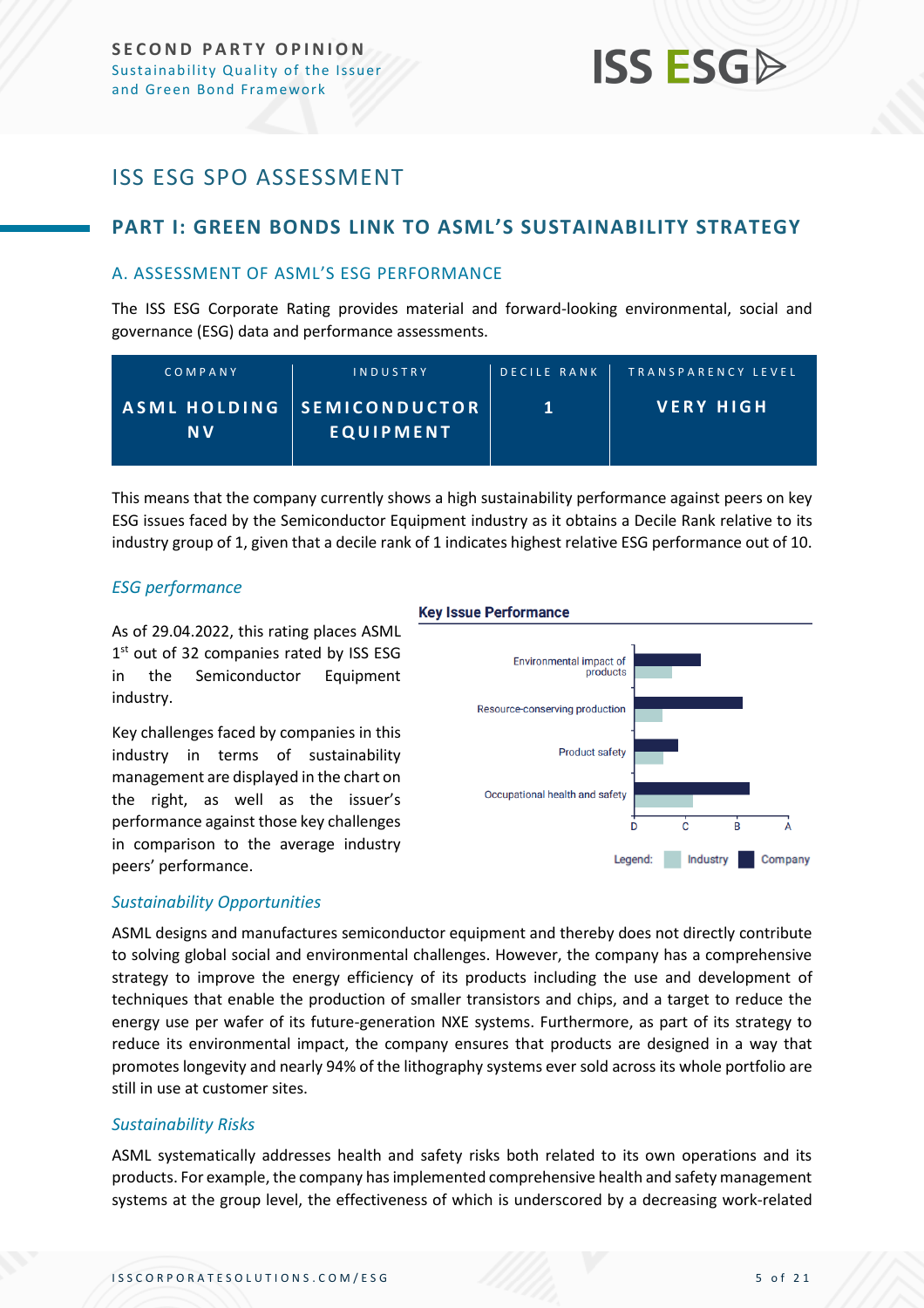

accident rate in recent years. Regarding its products, safety aspects including tests and assessments are an integral part of product development and ASML ensures that substances of concern are not used in products. The company's comprehensive supplier code of conduct covers relevant issues related to labor rights and its compliance program includes risk assessments and audits. With respect to business ethics, the company's code of conduct covers relevant issues and is accompanied by a robust compliance system.

With regards to environmental issues, ASML is committed to improving the impact stemming from its operations and products. The company implements comprehensive and certified environmental management systems whose efficacy is reflected by a decreasing intensity trend for water and energy use, as well as waste generation and carbon emissions. Furthermore, the company's emissions reduction targets are consistent with reductions required to keep warming to 1.5°C and are approved by the Science Based Targets initiative (SBTi). The company addresses material efficiency in its production processes and its strategy includes targets to reduce waste and measures relating to the re-use of parts and materials returning from the field. In addition, the company conducts life cycle assessments (LCAs) covering energy use and ensures that products are designed in a way that extends their useful life. Regarding substances of concern, the company is committed to complying with the Restriction of Hazardous Substances in Electrical and Electronic Equipment (RoHS) directive and aims to reduce and eliminate the use of hazardous substances as well as replace non-compliant parts with RoHS-compliant alternatives. Yet, measures, such as processes or technological adjustments, to reduce the use of substances of concern in production processes as well as to ensure responsible discharge of hazardous waste and wastewater effluents.

#### *Governance Opinion*

Regarding ASML's governance structure, the chair and all other members of the board of directors are independent. Furthermore, the board has established entirely independent committees in charge of audit, remuneration, and nomination (all governance data, as at April 1, 2022). The remuneration policy for ASML's executives is disclosed and includes long-term components, thereby creating incentives for sustainable value creation.

While the company's executive leaders are in charge of ASML's ESG strategy, there is no evidence of a comparable independent board committee tasked with the supervision of sustainability issues<sup>2</sup>. Sustainability performance objectives are to some extent integrated into the variable remuneration of members of the executive management team. With respect to business ethics, ASML's comprehensive code of conduct covers all relevant aspects of in general terms. In an effort to ensure compliance with the code, employees have to confirm their acceptance of its terms and receive training on it. Additionally, the company provides anonymous and confidential reporting channels, and conducts risk assessments.

#### *Sustainability impact of products and services portfolio*

Using a proprietary methodology, ISS ESG assessed the contribution of ASML's current products and services portfolio to the Sustainable Development Goals defined by the United Nations (UN SDGs).

<sup>&</sup>lt;sup>2</sup> According to ISS ESG proprietary methodology, in this indicator it is expected that there is an independent committee that specifically focuses on the oversight of ESG-related issues. ASML follows a two-tier board structure, consisting of a Board of Management (BoM) and Supervisory Board (SB) and has a Sustainability Committee which is populated by BoM members. The SB has supervisory authority and has established 4 committees: Audit, Remuneration, Selection & Nomination and Technology. It doesn't have a dedicated ESG Sustainability Committee, as it considered that ESG topics are already covered in the existing committees.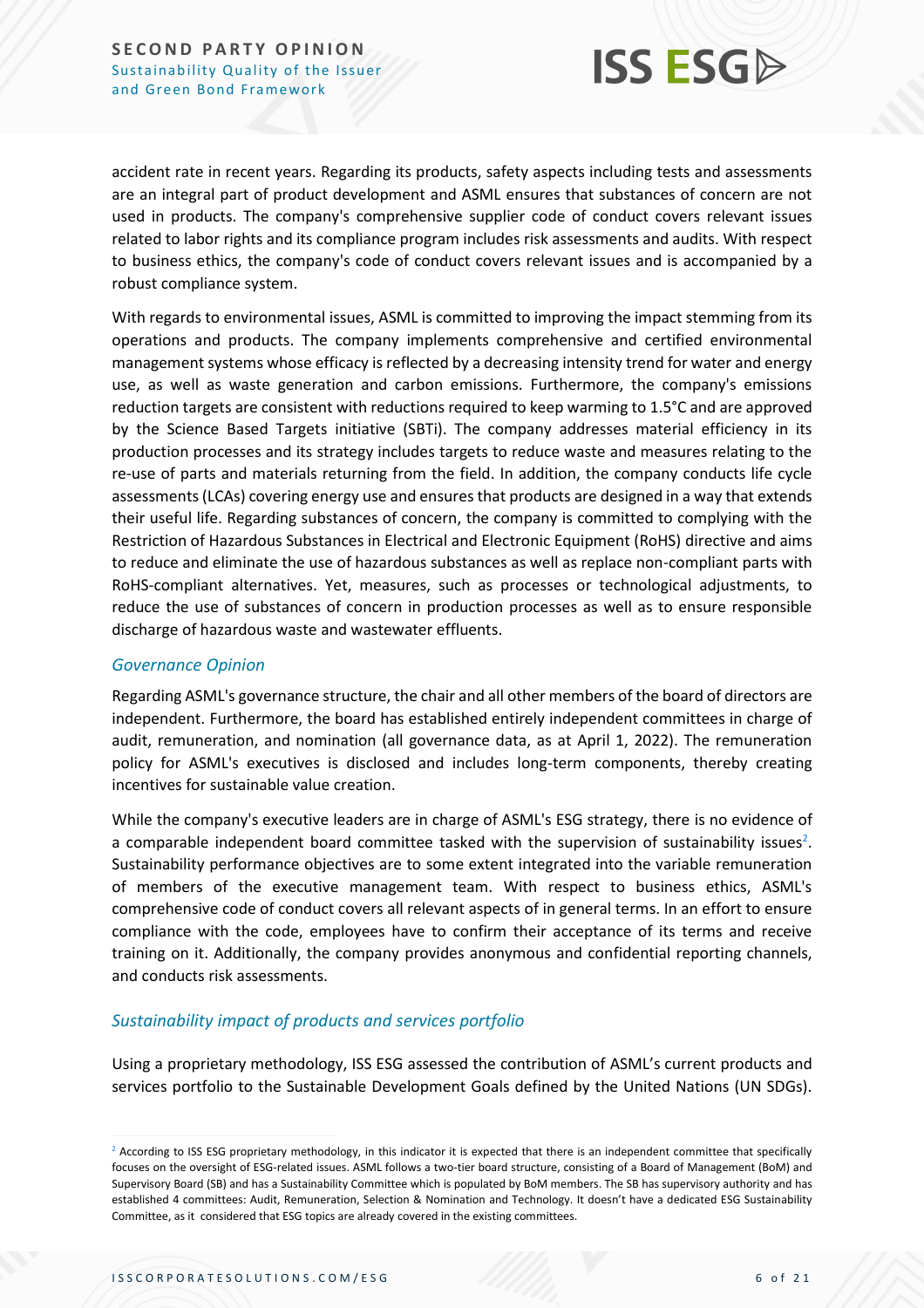

This analysis is limited to the evaluation of final product characteristics and does not include practices along ASML's production process.

ISS ESG determined that, based on the information provided by the company, its overall business model has no net impact (contribution and/or obstruction) to the UN SDGs.

#### *Breaches of international norms and ESG controversies*

As of 29.04.2022, the company is not facing any severe controversy.

#### <span id="page-6-0"></span>B. CONSISTENCY OF GREEN BONDS WITH ASML'S SUSTAINABILITY STRATEGY

#### *Key sustainability objectives and priorities defined by the issuer*

In 2021, ASML defined a 9-folded strategy aimed at contributing to the UN SDGs, based in the 3 pillars of ESG and with specific focus elements in each dimension:

- 1. Energy efficiency and climate action
- 2. Circular economy
- 3. Attractive workplace for all
- 4. Innovation ecosystem
- 5. Responsible supply chain
- 6. Valued partner for ASML's communities
- 7. Integrated governance
- 8. Stakeholder engagement
- 9. Transparent reporting

Alongside, the company has committed to different environmental targets:

- Net Zero CO<sub>2</sub> emissions in Scope 1 and 2 by 2025
- Net Zero emissions in Supply Chain and waste disposal in landfill by 2030
- Net Zero emissions in Value Chain by 2040

So far, the company executed close to 100 energy-saving projects targeting their own operations, with a cumulative reduction of over 260 Tj since 2010. Over the same period, natural gas consumption remained stable despite a significant growth in the number of clean rooms and offices (over 10.000  $\textsf{m}^2$ ). The company aims to conduct 25 more projects with a view to reach a direct energy saving of 100 Tj.

#### *Rationale for issuance*

ASML is committed to sustainability and through its ESG Sustainability strategy, ASML aims to advance sustainability activities in all areas of the business. The net proceeds of the bond issued under the issuer's Green Bond Framework will be used to finance existing or new sustainable real estate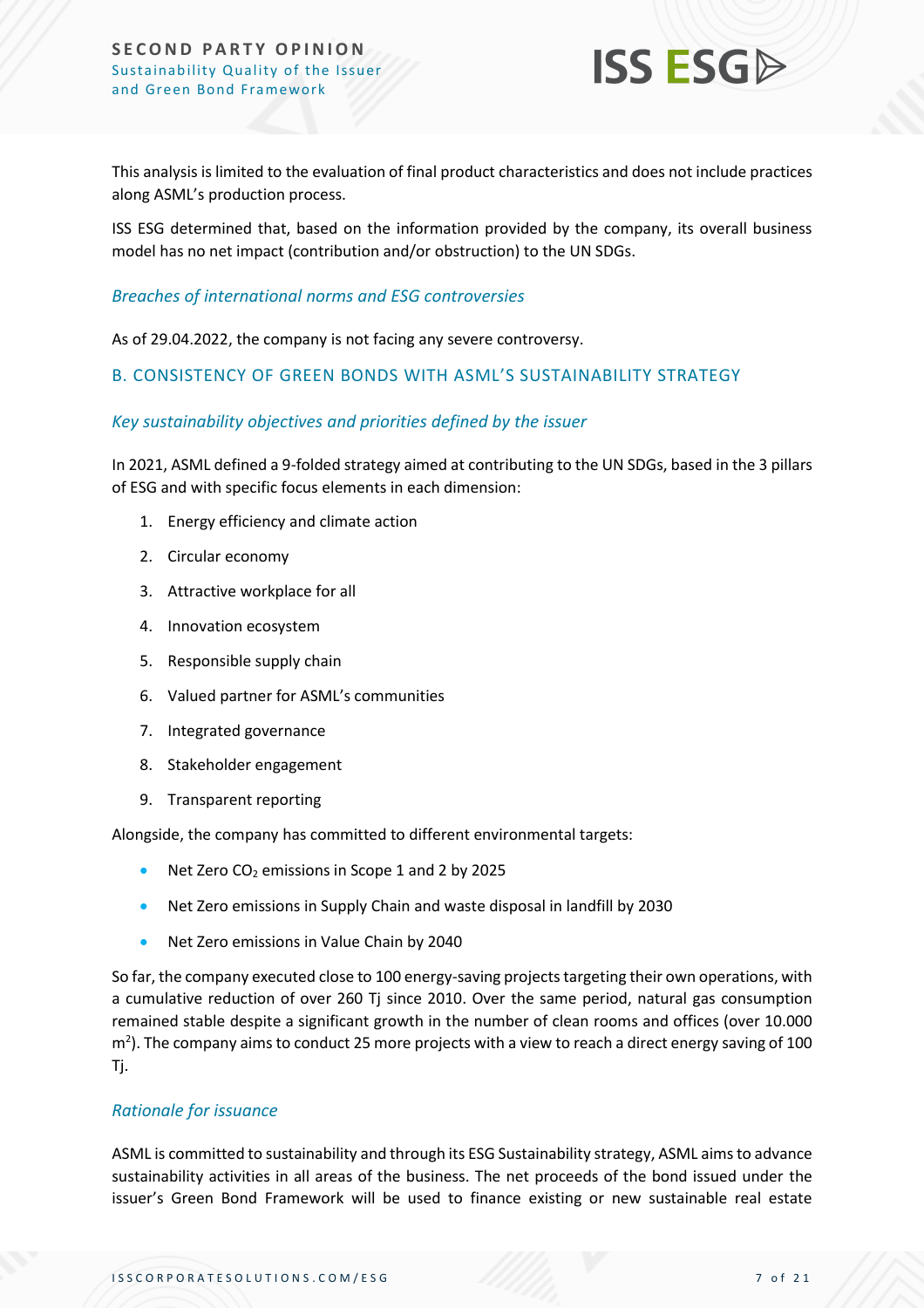**SECOND PARTY OPINION** Sustainability Quality of the Issuer and Green Bond Framework



buildings, owned by ASML, that meet the Eligibility Criteria. ASML believes that these real estate projects support its ESG Sustainability Strategy and contribute to the UN SDGs. Through the setup of a Green Bond program, ASML wants to contribute to the financing of the transition toward carbon neutral operations and broaden its investor base to reach further like-minded investors.

#### *Contribution of Use of Proceeds categories to sustainability objectives and priorities*

ISS ESG mapped the Use of Proceeds categories financed under this Green Bonds with the sustainability objectives defined by the issuer, and with the key ESG industry challenges as defined in the ISS ESG Corporate Rating methodology for the Semiconductor Equipment sector. Key ESG industry challenges are key issues that are highly relevant for a respective industry to tackle when it comes to sustainability, e.g. climate change and energy efficiency in the buildings sector. From this mapping, ISS ESG derived a level of contribution to the strategy of each Use of Proceeds categories.

| <b>USE OF</b><br><b>PROCEEDS</b><br><b>CATEGORY</b> | <b>SUSTAINABILITY OBJECTIVES</b><br><b>FOR THE ISSUER</b> | <b>KEY ESG</b><br><b>INDUSTRY</b><br><b>CHALLENGES</b> | <b>CONTRIBUTION</b>                     |
|-----------------------------------------------------|-----------------------------------------------------------|--------------------------------------------------------|-----------------------------------------|
| Green<br><b>Buildings</b>                           |                                                           |                                                        | Contribution to a<br>material objective |

**Opinion:** *ISS ESG finds that the Use of Proceeds financed through these bonds are consistent with the issuer's sustainability strategy and material ESG topics for the issuer's industry. The rationale for issuing Green Bonds is clearly described by the issuer.*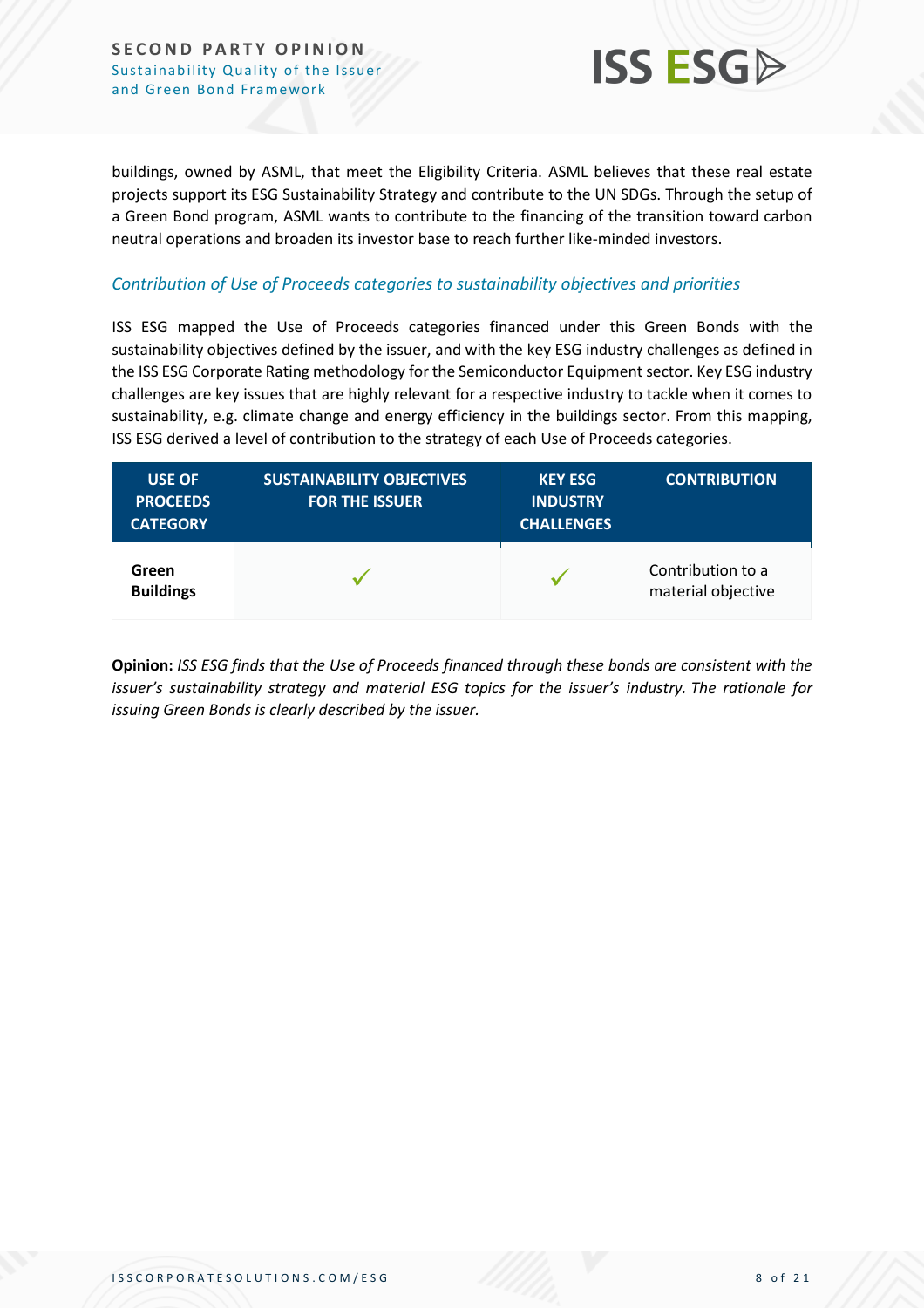### <span id="page-8-0"></span>**PART II: ALIGNMENT WITH ICMA'S GREEN BOND PRINCIPLES**

#### **1. Use of Proceeds**

#### **FROM ISSUER'S FRAMEWORK**

An amount equal to the net proceeds of ASML's Green Bonds will be used to finance and/or refinance, in whole or in part, new or existing commercial real estate projects ("Eligible Green Projects") as defined below.

Eligible Green Projects may consist of capital expenditures and asset values. Capital expenditures qualify for refinancing with a maximum three-year look-back period. Asset values qualify for refinancing without a specific lookback period.

| <b>GBP CATEGORY</b>    | <b>ELIGIBILITY CRITERIA</b>                                                                                                                                                             |
|------------------------|-----------------------------------------------------------------------------------------------------------------------------------------------------------------------------------------|
| <b>Green Buildings</b> | Acquisition, Construction, Development,<br>Management and Refurbishments of:                                                                                                            |
|                        | Buildings that have or are expected to receive:<br>BREEAM "Very Good" or above certification<br>LEED "Gold" or above certification<br>G-SEED                                            |
|                        | Buildings built before 31 <sup>st</sup> December 2020 with an<br>EPC label $\ge$ "A"                                                                                                    |
|                        | Buildings built before 31 <sup>st</sup> December 2020 belonging<br>to the top 15% of the national or regional building<br>stock expressed as operational primary energy<br>demand (PED) |
|                        | Buildings built after 31 <sup>st</sup> December 2020 with energy<br>performance at least 10% lower than the threshold<br>set for Nearly Zero-Energy Building (NZEB) regulation          |
|                        | Buildings that have been refurbished resulting in a<br>reduction of primary energy demand (PED) of at<br>least 30% in comparison to the baseline performance                            |
|                        | Buildings that have been refurbished meeting the<br>criteria for major renovations under applicable<br>building regulation                                                              |

*Opinion: ISS ESG considers the Use of Proceeds description provided by ASML's Green Bond Framework as aligned with the ICMA's Green Bond Principles. The issuer defines a look-back period of three years, in line with best market practice.*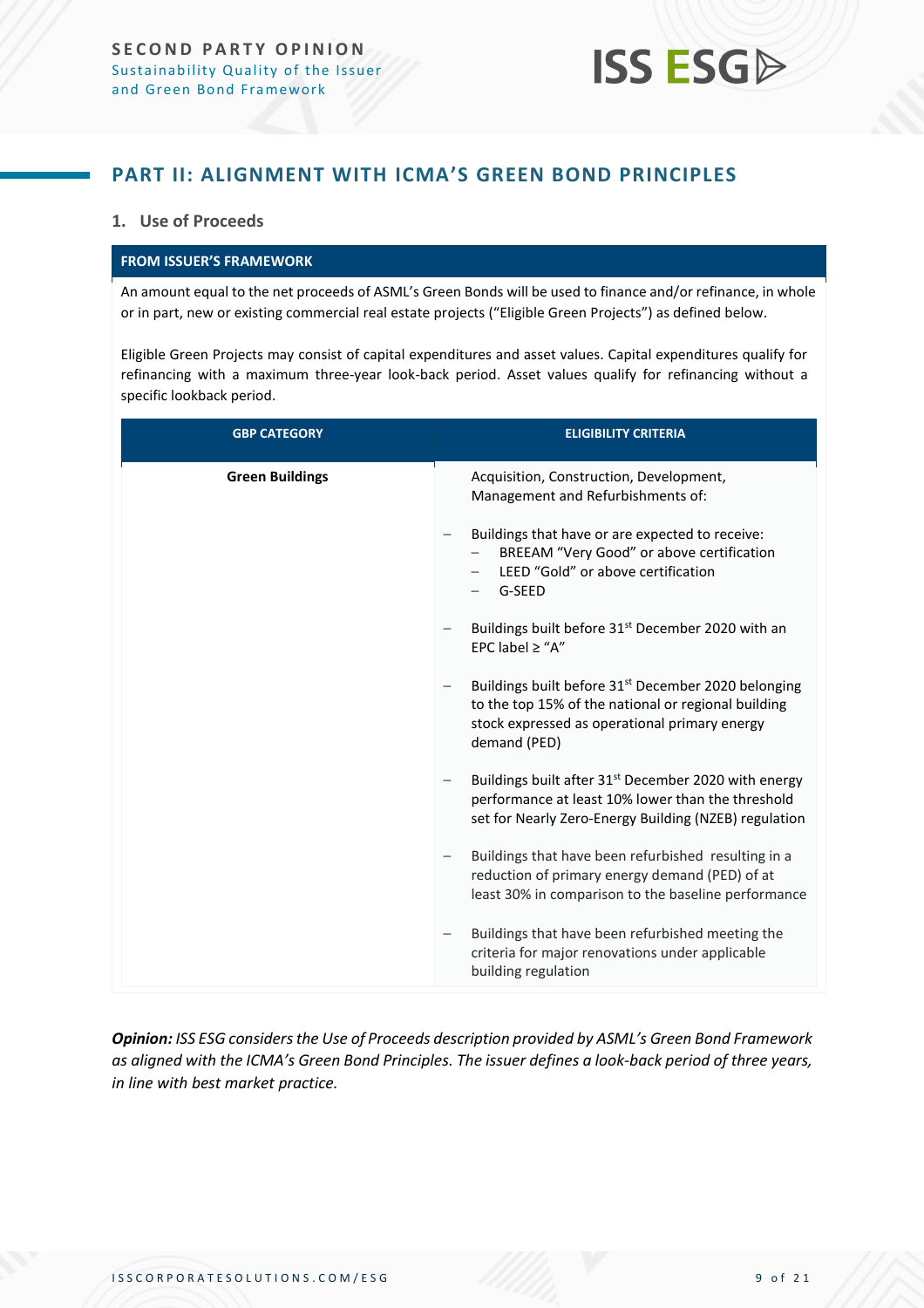#### **2. Process for Project Evaluation and Selection**

#### **FROM ISSUER'S FRAMEWORK**

ASML manages ESG sustainability through a robust framework, governed by several levels to drive accountability and execution, which include Board of Management, ESG Sustainability committee, ESG Sustainability office, topic specific action owners and experts.

The Board of Management approves and signs off our ESG Sustainability strategy. They are responsible for policymaking and the supervision of ASML's ESG Sustainability Strategy, as well as its compliance with legal and reporting requirements. This includes addressing the principal risks and opportunities related to the strategy. The Board of Management meets regularly to give guidance on relevant issues, including climate related risks and opportunities.

The ESG Sustainability Committee ("ESG SC") comprises members of the Board of Management and senior management executives and is headed by our CEO and COO. The ESG SC aims to optimize coordination and alignment at companywide level. The ESG SC gives guidance on relevant issues, including climate related risks and opportunities.



The ESG SC has delegated the responsibilities regarding this green bond framework to a Green Bond workgroup, to oversee the implementation and execution of the Green Bond framework and related financing transactions, including the allocation of financing proceeds and selection of relevant assets/capital expenditures. It will be comprised of the Vice President of Corporate Real Estate, the Vice President of Treasury and Director of ESG Sustainability Strategy. Our Corporate Real Estate team/experts together with the ESG Sustainability Strategy experts, will recommend the allocation of eligible projects for approval by the workgroup. The workgroup will meet at least once a year. Any additional meetings will be scheduled as needed.

The Green Bond workgroup is, responsible for:

- Reviewing the content of ASML's Green Bond Framework and updating it to reflect any changes in corporate strategy, market or regulatory developments on a best effort basis;
- Excluding projects that no longer comply with the Eligibility Criteria as set out in the Use of Proceeds section or have been disposed of and replacing them on a best effort basis;
- Taking into account that the environmental and social risks potentially associated with the Eligible Green Projects are properly mitigated via the due diligence processes conducted by ASML, and comply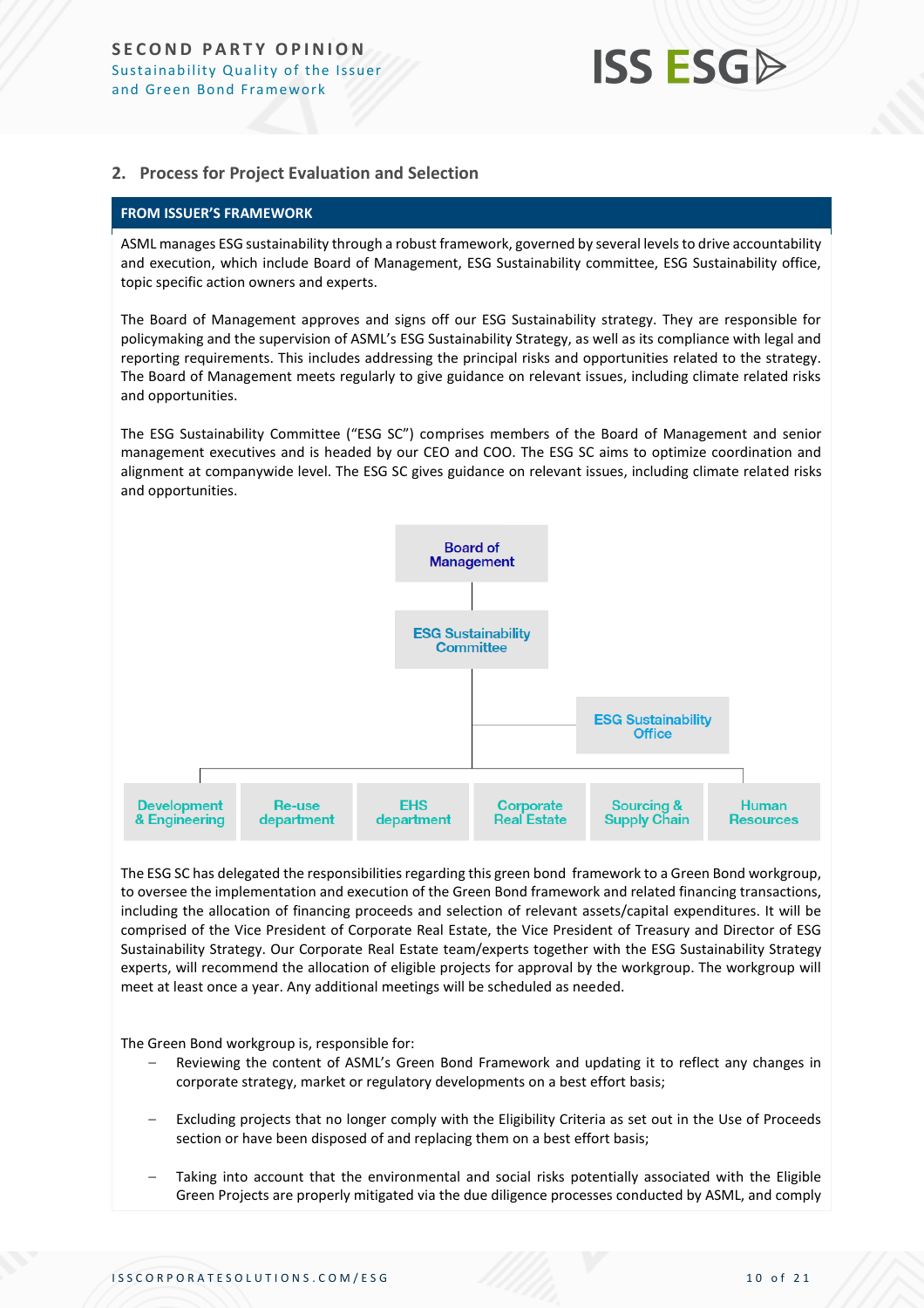#### **SECOND PARTY OPINION** Sustainability Quality of the Issuer and Green Bond Framework



with official national and international environmental and social standards, local laws and regulations, on a best effort basis;

- Overseeing, approving and publishing the allocation and impact reporting, including external assurance statements;
- Reporting transparently on project-related controversies, if any, on a best effort basis;
- Liaising with relevant business segments and other stakeholders on the above.

ASML established a clear decision-making process to determine the eligibility of the selected Eligible Green Projects, in accordance with the description of the eligibility criteria mentioned above.

#### Sustainability Policies

ASML's sustainability policy outlines the company's ESG commitment and the long-term vision and ambition. Below some examples of relevant codes and policies from ASML:

- ASML Sustainability Policy<sup>3</sup>
- Code of Conduct $4$
- Business Ethics and Human Rights<sup>5</sup>

*Opinion: ISS ESG considers the Process for Project Evaluation and Selection description provided by ASML's Green Bond Framework as aligned with the ICMA's Green Bond Principles. Moreover, the issuer clearly defines responsibilities in the process for project evaluation and selection and is transparent about it.*

#### **3. Management of Proceeds**

#### **FROM ISSUER'S FRAMEWORK**

The net proceeds of the Green Bonds issued under this Framework will be managed by ASML using a portfolio approach.

ASML will allocate an amount equal to the net proceeds from the Green Bonds to an Eligible Green Project Portfolio that meets the Use of Proceeds eligibility criteria and is in accordance with the Project Evaluation and Selection process presented above.

ASML will strive, over time, to achieve a level of allocation to the Eligible Green Project Portfolio which matches or exceeds the balance of net proceeds from its outstanding Green Bonds.

ASML intends, to the best of its abilities, to fully allocate the proceeds within 36 months after the issuance date of each Green Bond. Pending the allocation to the Eligible Green Projects, unallocated proceeds may be invested in any other treasury instruments.

*Opinion: ISS ESG finds that Management of Proceeds proposed by ASML's Green Bond Framework is aligned with the ICMA's Green Bond Principles.*

<sup>3</sup> To be found [here](https://www.asml.com/en/company/sustainability)

<sup>4</sup> To be found [here](https://www.responsiblebusiness.org/code-of-conduct/)

<sup>5</sup> To be found **[here](https://www.asml.com/governance/code-of-conduct/human-rights/en/s9859?rid=55870)**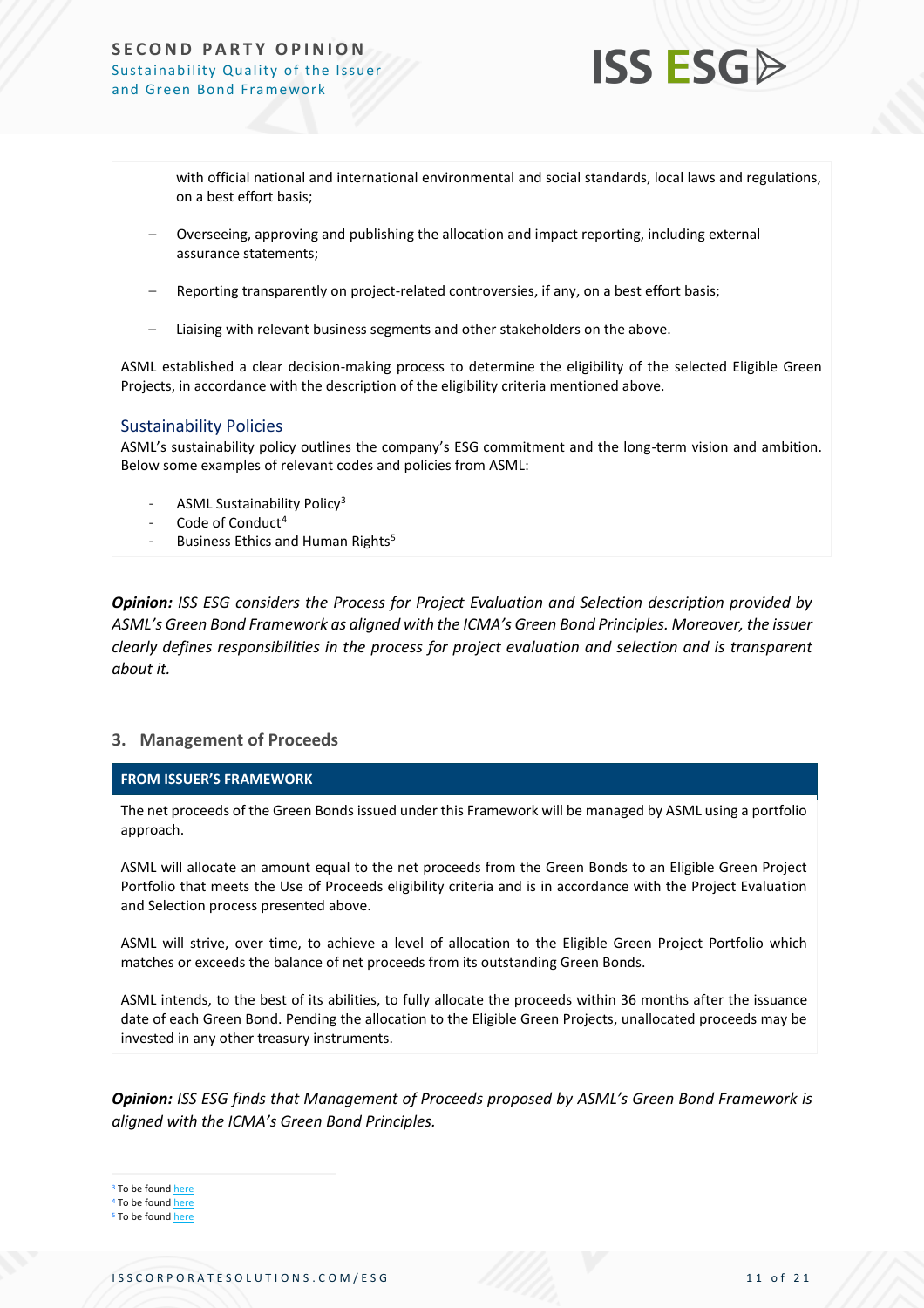#### **4. Reporting**

#### **FROM ISSUER'S FRAMEWORK**

ASML will undertake and publish annual reporting on the allocation and impact of the portfolio of Eligible Green Projects. This reporting will start within one year after the first issuance of the Green Bonds, to be renewed annually until full allocation or in case of any material change. This reporting will be made publicly available on ASML's website.

ASML intends to report on an aggregated basis for all of the ASML Green Bonds outstanding.

ASML intends to align its impact reporting with the ICMA Handbook for 'Harmonized Framework for Impact Reporting', June 2021 version<sup>6</sup>.

#### Allocation Reporting

The allocation report may provide indicators such as:

- The total amount of ASML Green Bonds outstanding
- The amount of proceeds allocated to Eligible Green Projects
- The balance of unallocated proceeds
- The amount or the percentage of new financing and refinancing
- The geographical distribution of the projects

#### Impact Reporting

The impact report may provide indicators such as:

| <b>GBP CATEGORY</b>    | <b>POTENTIAL IMPACT INDICATORS</b>                                                                                                                                                                          |
|------------------------|-------------------------------------------------------------------------------------------------------------------------------------------------------------------------------------------------------------|
| <b>Green Buildings</b> | Level of certification by property<br>Estimated annual GHG emissions reduced/avoided (t CO2 eq p.a.)<br>Estimated annual energy savings (MWh p.a.)<br>Estimated ex-ante annual energy consumption in KWh/m2 |

*Opinion: ISS ESG finds that the reporting proposed by ASML's Green Bond Framework is aligned with the ICMA's Green Bond Principles. The issuer is transparent on information reported, frequency, duration and the level of impact reporting, in line with best market practice.*

#### **External review**

**FROM ISSUER'S FRAMEWORK**

#### **Verification (Post-issuance)**

ASML may request, a limited assurance report of the allocation of the Green Bonds proceeds to Eligible Green Projects, provided by an external independent third party.

<sup>6</sup> To be foun[d here](https://www.icmagroup.org/sustainable-finance/impact-reporting/)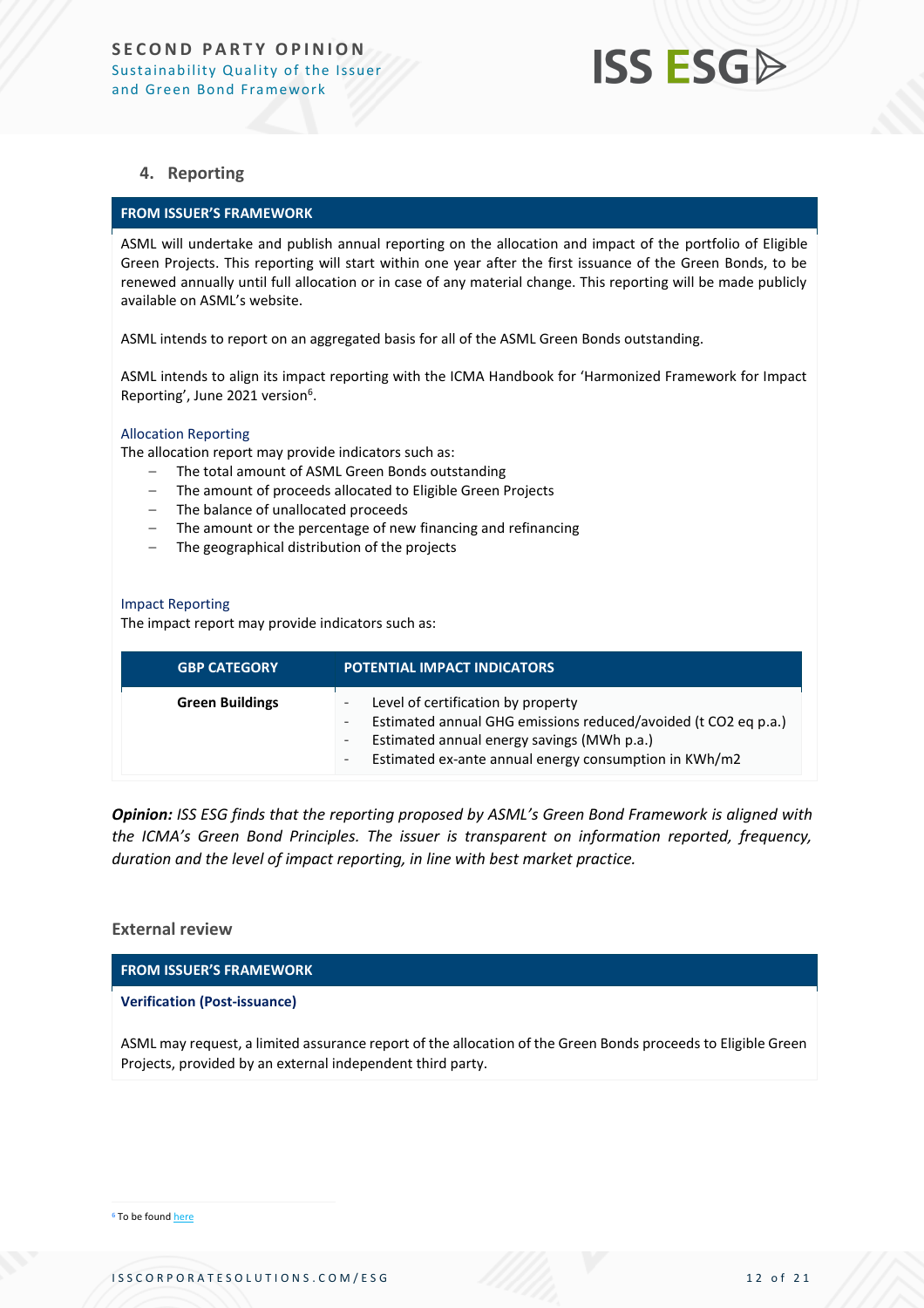### <span id="page-12-0"></span>**PART III: SUSTAINABILITY QUALITY OF THE ISSUANCE**

#### <span id="page-12-1"></span>A. CONTRIBUTION OF THE GREEN BONDS TO THE UN SDGs

Based on the assessment of the sustainability quality of the Green Bonds Selection Criteria and using a proprietary methodology, ISS ESG assessed the contribution of the ASML's Green Bonds to the Sustainable Development Goals defined by the United Nations (UN SDGs).

This assessment is displayed on 5-point scale (see Annex 1 for methodology):

| <b>Significant</b> | Limited            | <b>No</b>  | Limited             | <b>Significant</b>  |
|--------------------|--------------------|------------|---------------------|---------------------|
| <b>Obstruction</b> | <b>Obstruction</b> | Net Impact | <b>Contribution</b> | <b>Contribution</b> |

The Green Bonds' Use of Proceeds categories have been assessed for its contribution to, or obstruction of, the SDGs:

| <b>USE OF PROCEEDS</b>                                                                                                                                                                                                                                                                                         | <b>CONTRIBUTION</b><br><b>OR OBSTRUCTION</b> | <b>SUSTAINABLE DEVELOPMENT GOALS</b> |
|----------------------------------------------------------------------------------------------------------------------------------------------------------------------------------------------------------------------------------------------------------------------------------------------------------------|----------------------------------------------|--------------------------------------|
| <b>Green Buildings</b><br>Existing commercial buildings owned and<br>managed by ASML and acquisition,<br>construction, development and upgrades<br>of properties that have or are expected<br>to receive:<br><b>BREEAM certification "Very</b><br>٠<br>good" or above<br>LEED certification "Gold" or<br>above | <b>Significant</b><br>contribution           | SUSTAINABLE CITIE                    |
| <b>Green Buildings</b>                                                                                                                                                                                                                                                                                         |                                              |                                      |
| Buildings built before 31 December 2020<br>within the top 15% of the national or<br>regional building stock expressed as<br>operational Primary Energy Demand<br>(PED)                                                                                                                                         |                                              | SUSTAINABLE CITIE                    |
| Buildings built after 31 December 2020<br>with energy performance lower of at<br>least 10% than the local threshold set for<br>nearly zero-energy building (NZEB)<br>regulation                                                                                                                                | <b>Limited</b><br><b>Contribution</b>        |                                      |
| Buildings built before 31 December 2020<br>with an EPC label $\geq$ "A"                                                                                                                                                                                                                                        |                                              |                                      |

7 This assessment differs from the ISS ESG SDG Solutions Assessment (SDGA) proprietary methodology designed to assess the impact of an Issuer's product and service portfolio on the SDG.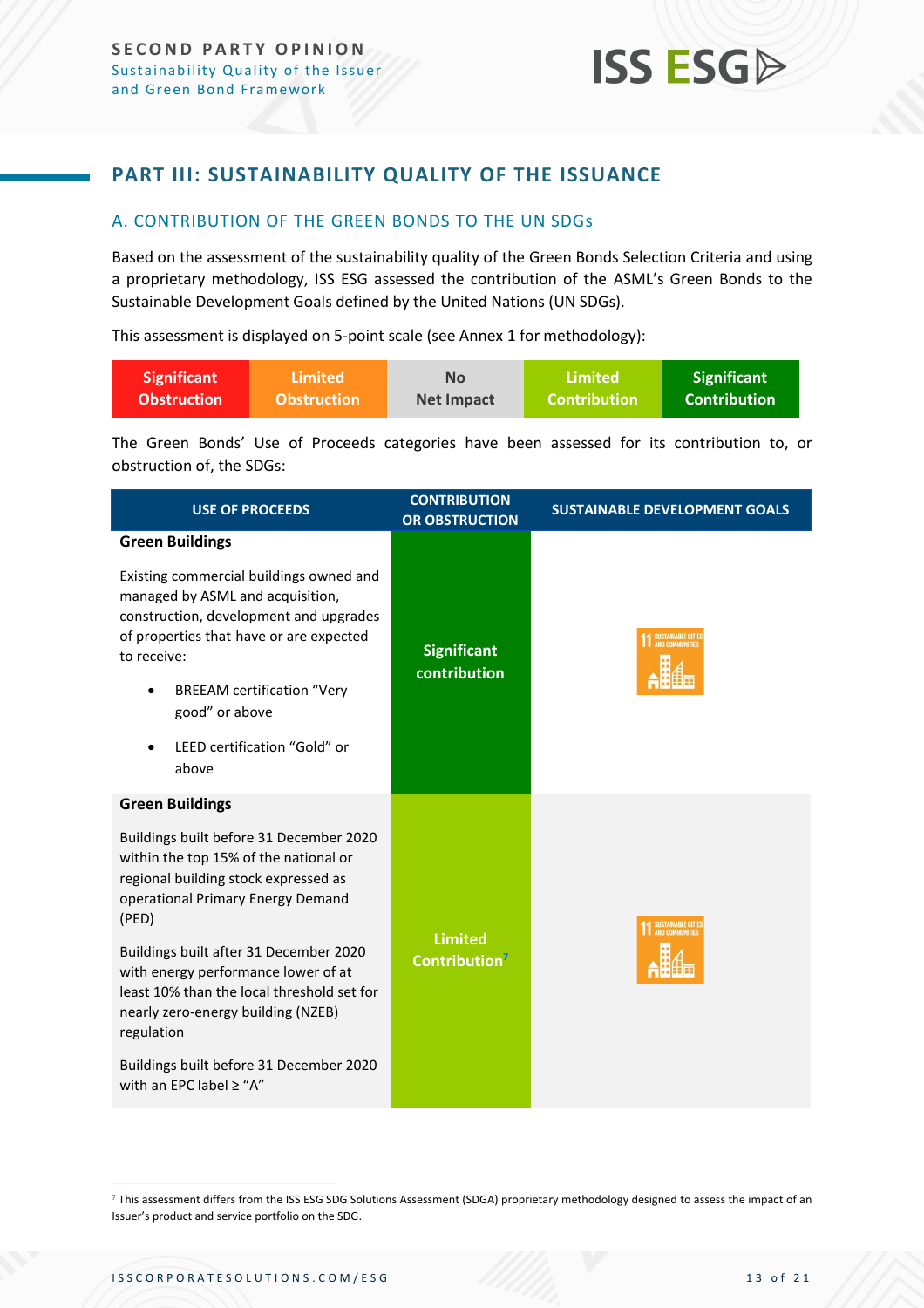#### **SECOND PARTY OPINION** Sustainability Quality of the Issuer and Green Bond Framework

## **ISS ESGA**

| <b>Green Buildings</b>                                                                                                                               |                                                 |
|------------------------------------------------------------------------------------------------------------------------------------------------------|-------------------------------------------------|
| Existing commercial buildings owned and<br>managed by ASML and acquisition,<br>construction, development and upgrades<br>of properties that receive: | No net impact                                   |
| <b>G-SEED certification</b>                                                                                                                          |                                                 |
| <b>Green Buildings</b>                                                                                                                               |                                                 |
| Buildings that have been refurbished<br>resulting in a reduction of primary energy<br>demand (PED) of at least 30% in                                | <b>Significant</b><br>Contribution <sup>8</sup> |
| comparison to the baseline performance                                                                                                               |                                                 |
| Buildings that have been refurbished<br>meeting the criteria for major                                                                               | <b>Limited</b><br><b>Contribution</b>           |

8 This assessment differs from the ISS ESG SDG Solutions Assessment (SDGA) proprietary methodology designed to assess the impact of an Issuer's product and service portfolio on the SDGs. For the projects to be financed under Use of Proceeds categories that are based on with the Technical Screening Criteria defined by the EU Taxonomy Technical Annex, a significant contribution to climate change mitigation is attested. Assets compliance with EU taxonomy is not evaluated under the SPO.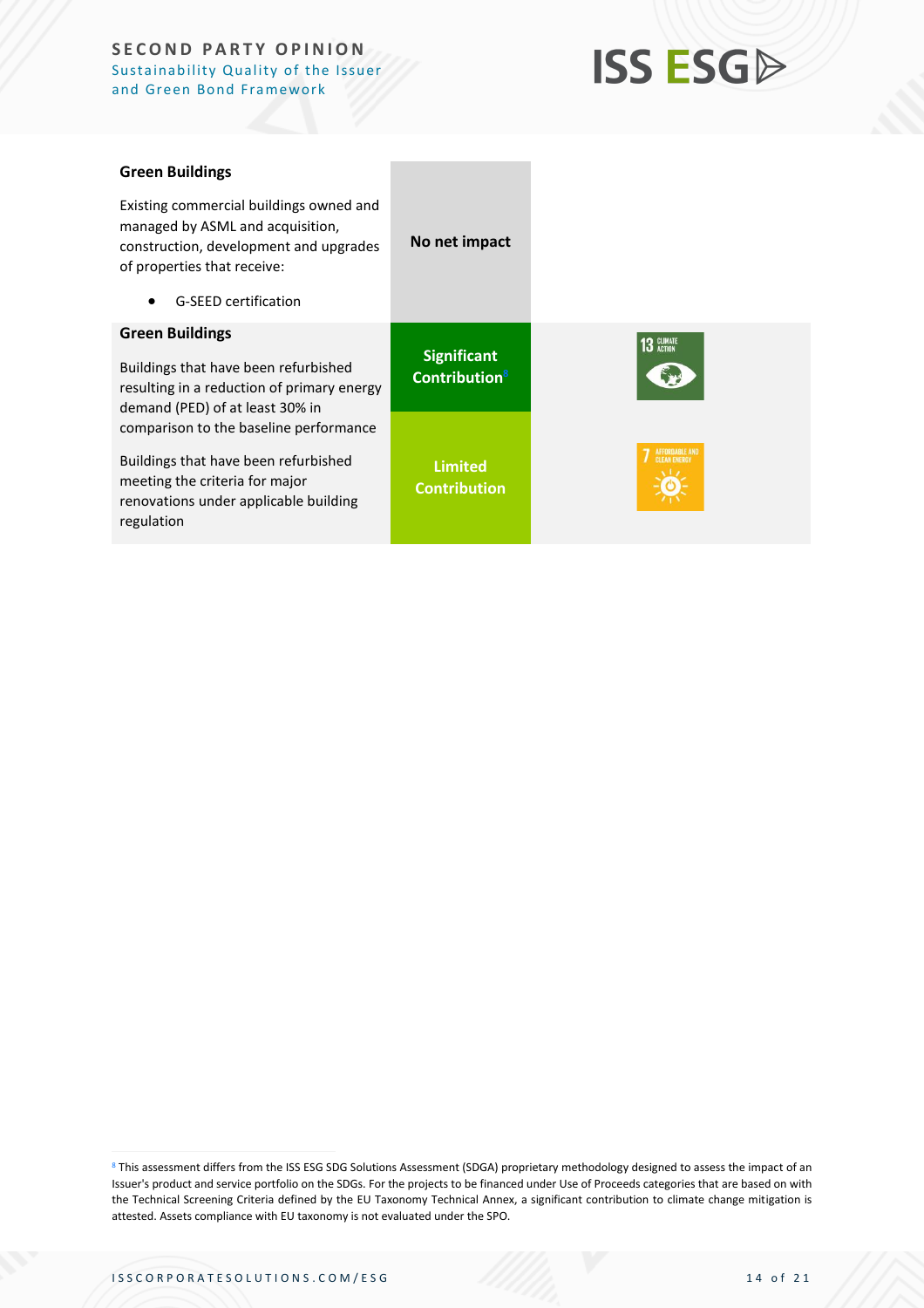

#### <span id="page-14-0"></span>B. MANAGEMENT OF ENVIRONMENTAL & SOCIAL RISKS ASSOCIATED WITH THE SELECTION CRITERIA

#### **Green Buildings**

The table below presents the findings of an ISS ESG assessment of the Selection Criteria against ISS ESG KPIs.

#### **A S S E S S M E N T A G A I N S T I S S E S G K P I**

#### **Site selection**

✓

✓

✓

✓

The issuer has an environmental management system (EMS) in place, which is ISO 14001 certified and structured in accordance with ISO 45001 requirements. The EMS has been integrated into the company's overall environmental, health and safety (EHS) management system, on which all locations worldwide operate.

The issuer states that the majority of buildings are or will be located within a 1 km radius of one of more modalities of public transport. For example, the issuer's main campus in Veldhoven, the Netherlands, is well connected to the local bus network. Moreover, the issuer provides several commuting solutions to its employees in the Netherlands and Korea to reduce individual car use, such as free public bus shuttles.

#### **Labour, Health & Safety**

The issuer has several policies in place to ensure high labour, health and safety for construction and maintenance work. The issuer has a EHS Management System certified with ISO 45001 requirements. The ASML Code of Conduct outlines safety and social responsibility guidelines, in order to prevent, manage, track and report physical injuries and work-related illnesses. Secondly, the issuer has a Human Rights policy<sup>9</sup> to express its commitment to respecting Human Rights and honoring the values of Ethics as expressed in its Code of Conduct.

#### **Construction standards**

The issuer is a member of the Responsible Business Alliance (RBA) and adopted the RBA Code of Conduct, which provides guidance for labor, health & safety, environment and ethics. The issuer expects its key suppliers and their suppliers to comply with the RBA Code of Conduct. Moreover, the issuer states that all buildings will be BREEAM certified as "Very Good" or above, which includes requirements on green procurement of building materials.

#### **Water use minimization in buildings**

✓ The issuer states that all buildings will be BREEAM certified as "Very Good" or above, which includes requirements in order to reduce water consumption of buildings and increase water reuse.

<sup>9</sup> In alignment with the UN Guiding Principles on Business and Human Rights, the provisions of ASML's Human Rights Policy are derived from key international human rights standards including the ILO Declaration on Fundamental Principles and Rights at Work and the UN Declaration of Human Rights, the UN Global Compact and the principles laid down in the OECD Guidelines for Multinational Enterprises and the Code of Conduct of the Electronics Industry Citizenship Coalition (EICC).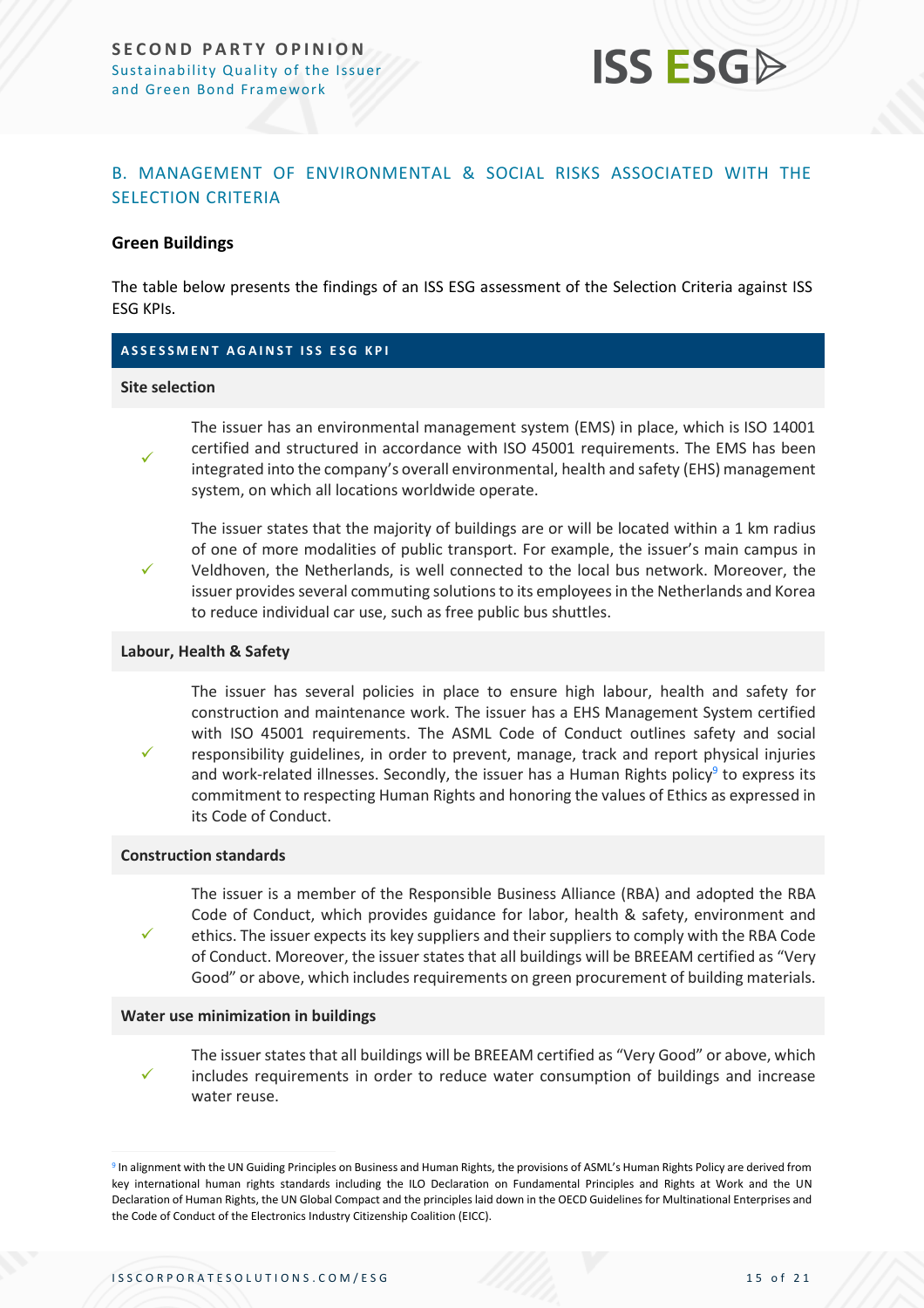

#### DISCLAIMER

- 1. Validity of the SPO: As long as there is no material change to the Framework.
- 2. ISS ESG uses a scientifically based rating concept to analyse and evaluate the environmental and social performance of companies and countries. In doing so, we adhere to standardized procedures to ensure consistent quality of responsibility research worldwide. In addition, we provide Second Party Opinion (SPO) on bonds based on data provided by the issuer.
- 3. We would, however, point out that we do not warrant that the information presented in this SPO is complete, accurate or up to date. Any liability on the part of ISS ESG in connection with the use of these SPO, the information provided in them, and the use thereof shall be excluded. In particular, we point out that the verification of the asset pool is based on random samples and documents submitted by the issuer.
- 4. All statements of opinion and value judgments given by us do not in any way constitute purchase or investment recommendations. In particular, the SPO is no assessment of the economic profitability and creditworthiness of a bond but refers exclusively to the social and environmental criteria mentioned above.
- 5. We would point out that this SPO, certain images, text, and graphics contained therein, and the layout and company logo of ISS ESG and ISS-ESG are the property of ISS and are protected under copyright and trademark law. Any use of such ISS property shall require the express prior written consent of ISS. Use shall be deemed to refer in particular to the copying or duplication of the SPO wholly or in part, the distribution of the SPO, either free of charge or against payment, or the exploitation of this SPO in any other conceivable manner.

The issuer that is the subject of this report may have purchased self-assessment tools and publications from ISS Corporate Solutions, Inc. ("ICS"), a wholly-owned subsidiary of ISS, or ICS may have provided advisory or analytical services to the issuer. No employee of ICS played a role in the preparation of this report. If you are an ISS institutional client, you may inquire about any issuer's use of products and services from ICS by emailin[g disclosure@issgovernance.com.](mailto:disclosure@issgovernance.com)

This report has not been submitted to, nor received approval from, the United States Securities and Exchange Commission or any other regulatory body. While ISS exercised due care in compiling this report, it makes no warranty, express or implied, regarding the accuracy, completeness or usefulness of this information and assumes no liability with respect to the consequences of relying on this information for investment or other purposes. In particular, the research and scores provided are not intended to constitute an offer, solicitation or advice to buy or sell securities nor are they intended to solicit votes or proxies.

Deutsche Börse AG ("DB") owns an approximate 80% stake in ISS HoldCo Inc., the holding company which wholly owns ISS. The remainder of ISS HoldCo Inc. is held by a combination of Genstar Capital ("Genstar") and ISS management. ISS has formally adopted policies on non-interference and potential conflicts of interest related to DB, Genstar, and the board of directors of ISS HoldCo Inc. These policies are intended to establish appropriate standards and procedures to protect the integrity and independence of the research, recommendations, ratings and other analytical offerings produced by ISS and to safeguard the reputations of ISS and its owners. Further information regarding these policies are available a[t https://www.issgovernance.com/compliance/due-diligence-materials.](https://www.issgovernance.com/compliance/due-diligence-materials)

© 2022 | Institutional Shareholder Services and/or its affiliates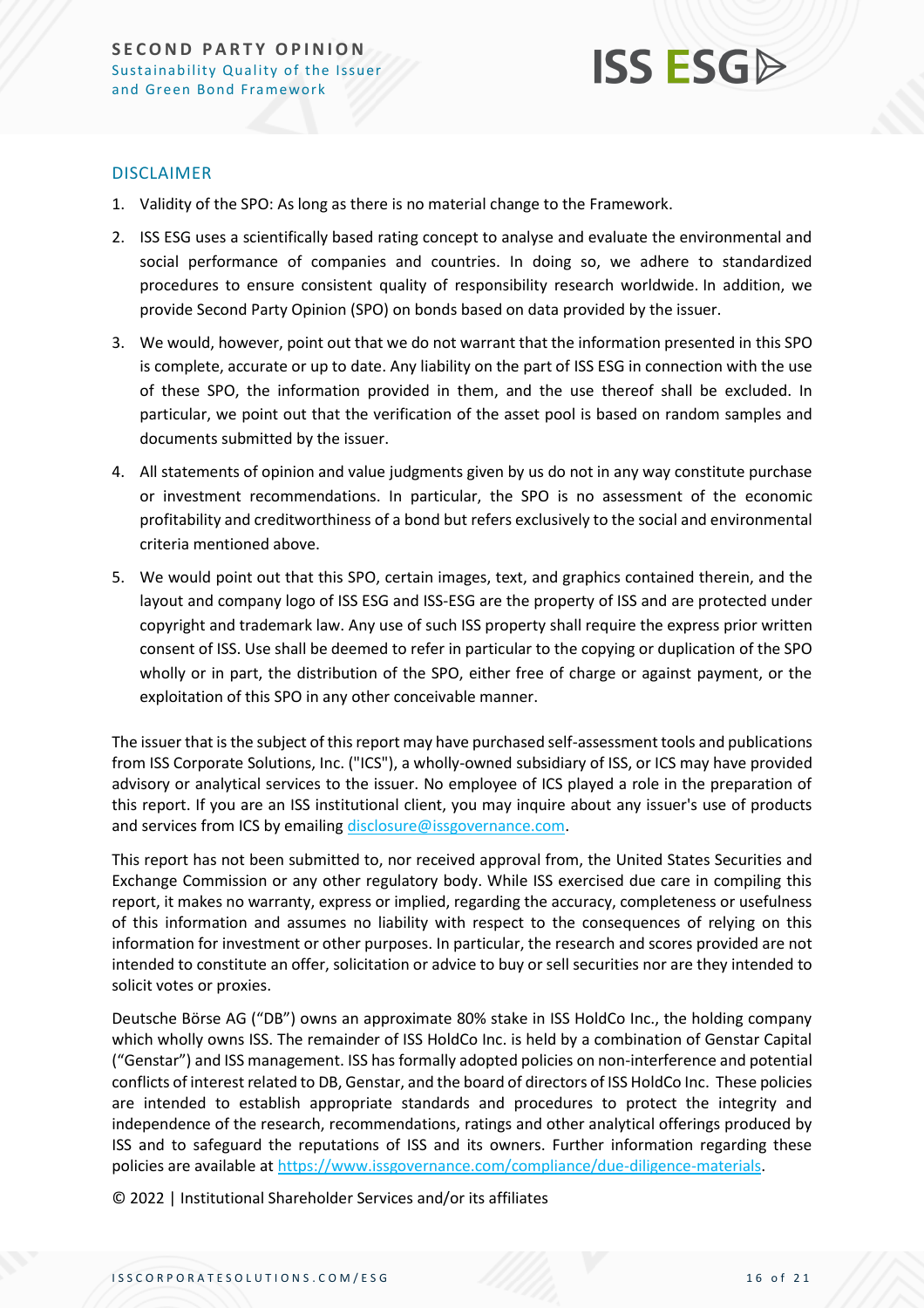## <span id="page-16-0"></span>ANNEX 1: Methodology

#### ISS ESG Green KPIs

The ISS ESG Green Bond KPIs serve as a structure for evaluating the sustainability quality  $-$  i.e. the social and environmental added value – of the use of proceeds of ASML's Green Bonds.

It comprises firstly the definition of the use of proceeds category offering added social and/or environmental value, and secondly the specific sustainability criteria by means of which this added value and therefore the sustainability performance of the assets can be clearly identified and described.

The sustainability criteria are complemented by specific indicators, which enable quantitative measurement of the sustainability performance of the assets and which can also be used for reporting. If a majority of assets fulfill the requirement of an indicator, this indicator is then assessed positively. Those indicators may be tailor-made to capture the context-specific environmental and social risks.

#### Environmental and social risks assessment methodology

ISS ESG evaluates whether the assets included in the asset pool match the eligible project category and criteria listed in the Green Bond KPIs.

All percentages refer to the amount of assets within one category (e.g. wind power). Additionally, the assessment "no or limited information is available" either indicates that no information was made available to ISS ESG or that the information provided did not fulfil the requirements of the ISS ESG Green Bond KPIs.

The evaluation was carried out using information and documents provided to ISS ESG on a confidential basis by ASML (e.g. Due Diligence Reports). Further, national legislation and standards, depending on the asset location, were drawn on to complement the information provided by the issuer.

#### Assessment of the contribution and association to the SDG

The 17 Sustainable Development Goals (SDGs) were endorsed in September 2015 by the United Nations and provide a benchmark for key opportunities and challenges toward a more sustainable future. Using a proprietary method, ISS ESG identifies the extent to which ASML's Green Bonds contributes to related SDGs.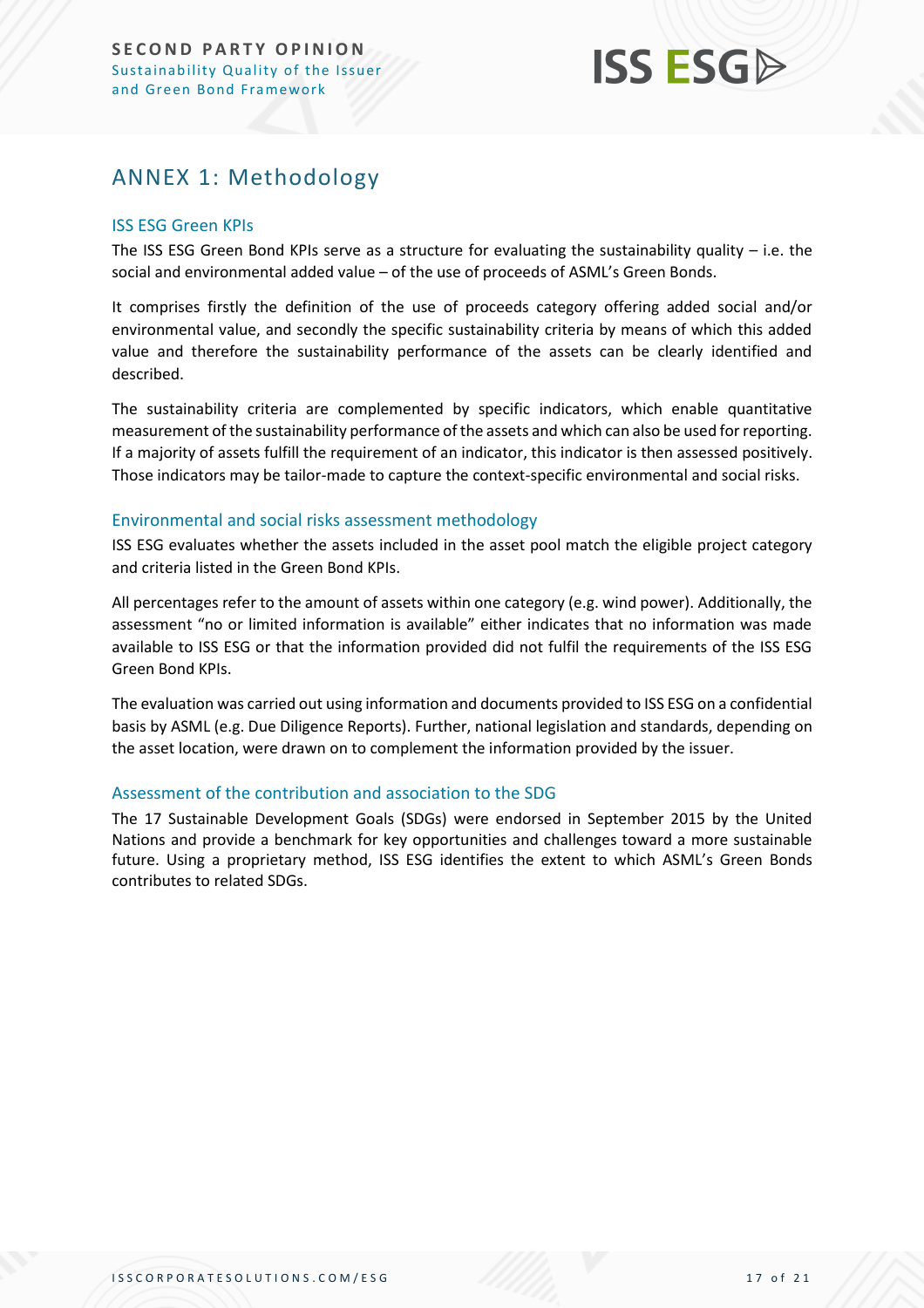## <span id="page-17-0"></span>ANNEX 2: ISS ESG Corporate Rating Methodology

The following pages contain methodology description of the ISS ESG Corporate Rating.

#### Methodology - Overview

The ESG Corporate Rating methodology was originally developed by Institutional Shareholder Services Germany (formerly oekom research) and has been consistently updated for more than 25 years.

**ESG Corporate Rating** - The ESG Corporate Rating universe, which is currently expanding from more than 8,000 corporate issuers to a targeted 10,000 issuers in 2020, covers important national and international indices as well as additional companies from sectors with direct links to sustainability and the most important bond issuers that are not publicly listed companies.

The assessment of a company's social & governance and environmental performance is based on approximately 100 environmental, social and governance indicators per sector, selected from a pool of 800+ proprietary indicators. All indicators are evaluated independently based on clearly defined performance expectations and the results are aggregated, taking into account each indicator's and each topic's materiality-oriented weight, to yield an overall score (rating). If no relevant or up-to-date company information with regard to a certain indicator is available, and no assumptions can be made based on predefined standards and expertise, e.g. known and already classified country standards, the indicator is assessed with a D-.

In order to obtain a comprehensive and balanced picture of each company, our analysts assess relevant information reported or directly provided by the company as well as information from reputable independent sources. In addition, our analysts actively seek a dialogue with the assessed companies during the rating process and companies are regularly given the opportunity to comment on the results and provide additional information.

**Analyst Opinion** - Qualitative summary and explanation of the central rating results in three dimensions:

(1) Opportunities - assessment of the quality and the current and future share of sales of a company's products and services, which positively or negatively contribute to the management of principal sustainability challenges.

(2) Risks - summary assessment of how proactively and successfully the company addresses specific sustainability challenges found in its business activity and value chain, thus reducing its individual risks, in particular regarding its sector's key issues.

(3) Governance - overview of the company's governance structures and measures as well as of the quality and efficacy of policies regarding its ethical business conduct.

**Norm-Based Research - Severity Indicator** - The assessment of companies' sustainability performance in the ESG Corporate Rating is informed by a systematic and comprehensive evaluation of companies' ability to prevent and mitigate ESG controversies. ISS ESG conducts research and analysis [on corporate involvement in verified or alleged failures to respect recognized standards](https://www.issgovernance.com/esg/screening/esg-screening-solutions/#nbr_techdoc_download) for responsible business conduct through [Norm-Based](https://www.issgovernance.com/esg/screening/esg-screening-solutions/#nbr_techdoc_download) Research.

Norm-Based Research is based on authoritative standards for responsible business conduct such as the UN Global Compact, the OECD Guidelines for Multinational Enterprises, the UN Guiding Principles for Business and Human Rights and the Sustainable Development Goals.

As a stress-test of corporate disclosure, Norm-Based Research assesses the following:

- Companies' ability to address grievances and remediate negative impacts
- Degree of verification of allegations and claims
- Severity of impact on people and the environment, and systematic or systemic nature of malpractices

Severity of impact is categorized as Potential, Moderate, Severe, Very severe. This informs the ESG Corporate Rating.

**Decile Rank** - The Decile Rank indicates in which decile (tenth part of total) the individual Corporate Rating ranks within its industry from 1 (best – company's rating is in the first decile within its industry) to 10 (lowest – company's rating is in the tenth decile within its industry). The Decile Rank is determined based on the underlying numerical score of the rating. If the total number of companies within an industry cannot be evenly divided by ten, the surplus company ratings are distributed from the top (1 decile) to the bottom. If there are Corporate Ratings with identical absolute scores that span a division in decile ranks, all ratings with an equal decile score are classified in the higher decile, resulting in a smaller number of Corporate Ratings in the decile below.

**Distribution of Ratings** - Overview of the distribution of the ratings of all companies from the respective industry that are included in the ESG Corporate Rating universe (company portrayed in this report: dark blue).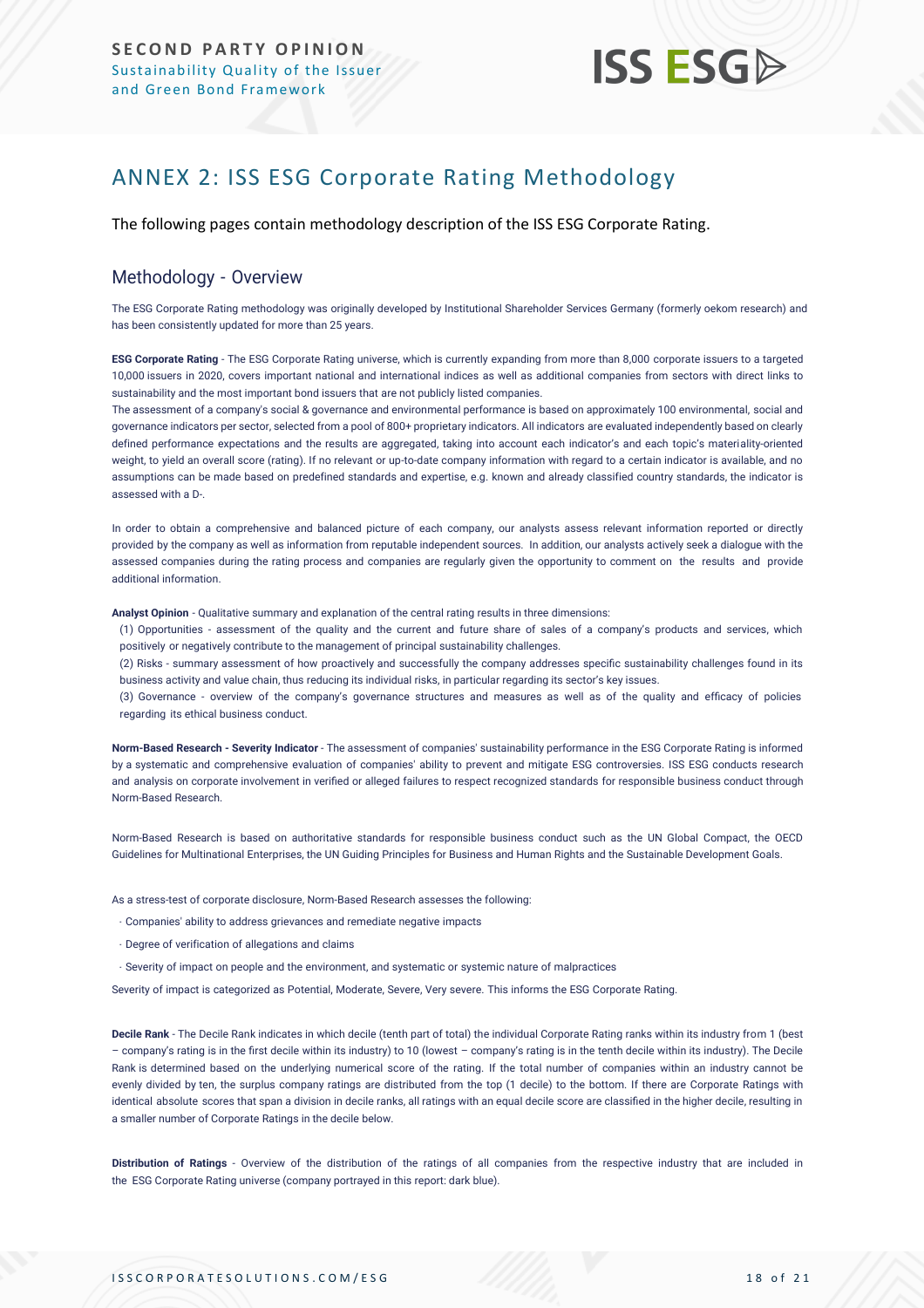#### **SECOND PARTY OPINION** Sustainability Quality of the Issuer and Green Bond Framework



**Industry Classification** - The social and environmental impacts of industries differ. Therefore, based on its relevance, each industry analyzed is classified in a Sustainability **Matrix** 

Depending on this classification, the two dimensions of the ESG Corporate Rating, the Social Rating and the Environmental Rating, are weighted and the sector-specific minimum requirements for the ISS ESG Prime Status (Prime threshold) are defined (absolute best-in-class approach).



**Industry Leaders** - List (in alphabetical order) of the top three companies in an industry from the ESG Corporate Rating universe at the time of generation of this report.

**Key Issue Performance** - Overview of the company's performance with regard to the key social and environmental issues in the industry, compared to the industry average.

**Performance Score** - The ESG Performance Score allows for cross-industry comparisons using a standardized best-in-class threshold that is valid across all industries. It is the numerical representation of the alphabetic ratings (D- to A+) on a scale of 0 to 100 with 50 representing the prime threshold. All companies with values greater than 50 are Prime, while companies with values less than 50 are Not Prime. As a result, intervals are of varying size depending on the original industry-specific prime thresholds.

**Rating History** - Development of the company's rating over time and comparison to the average rating in the industry.

**Rating Scale** - Companies are rated on a twelve-point scale from A+ to D-:

A+: the company shows excellent performance.

D-: the company shows poor performance (or fails to demonstrate any commitment to appropriately address the topic).

Overview of the range of scores achieved in the industry (light blue) and indication of the grade of the company evaluated in this report (dark blue).

**Sources of Information** - A selection of sources used for this report is illustrated in the annex.

Status & Prime Threshold - Companies are categorized as Prime if they achieve/exceed the sustainability performance requirements (Prime threshold) defined by ISS ESG for a specific industry (absolute best-in-class approach) in the ESG Corporate Rating. Prime companies are sustainability leaders in their industry and are better positioned to cope with material ESG challenges and risks, as well as to seize opportunities, than their Not Prime peers. The financial materiality of the Prime Status has been confirmed by performance studies, showing a continuous outperformance of the Prime portfolio when compared to conventional indices over more than 14 years. Metrics The metrics of the disclose or lack of the transparency of the second state of transparency in the second state of transparency in the metrics of the second state a company is the second state a company is the seco

**Transparency Level** - The Transparency Level indicates the company's materiality-adjusted disclosure level regarding the environmental and social performance indicators defined in the ESG Corporate Rating. It takes into consideration whether the company has disclosed relevant information regarding a specific indicator, either in its public ESG disclosures or as part of the rating feedback process, as well as the indicator's materiality reflected in its absolute weight in the rating. The calculated percentage is classified in five transparency levels following the scale below.

- 0% < 20%: very low
- 20% < 40%: low

40% - < 60%: medium

- 60% < 80%: high
- 80% 100%: very high

For example, if a company discloses information for indicators with a cumulated absolute weight in the rating of 23 percent, then its Transparency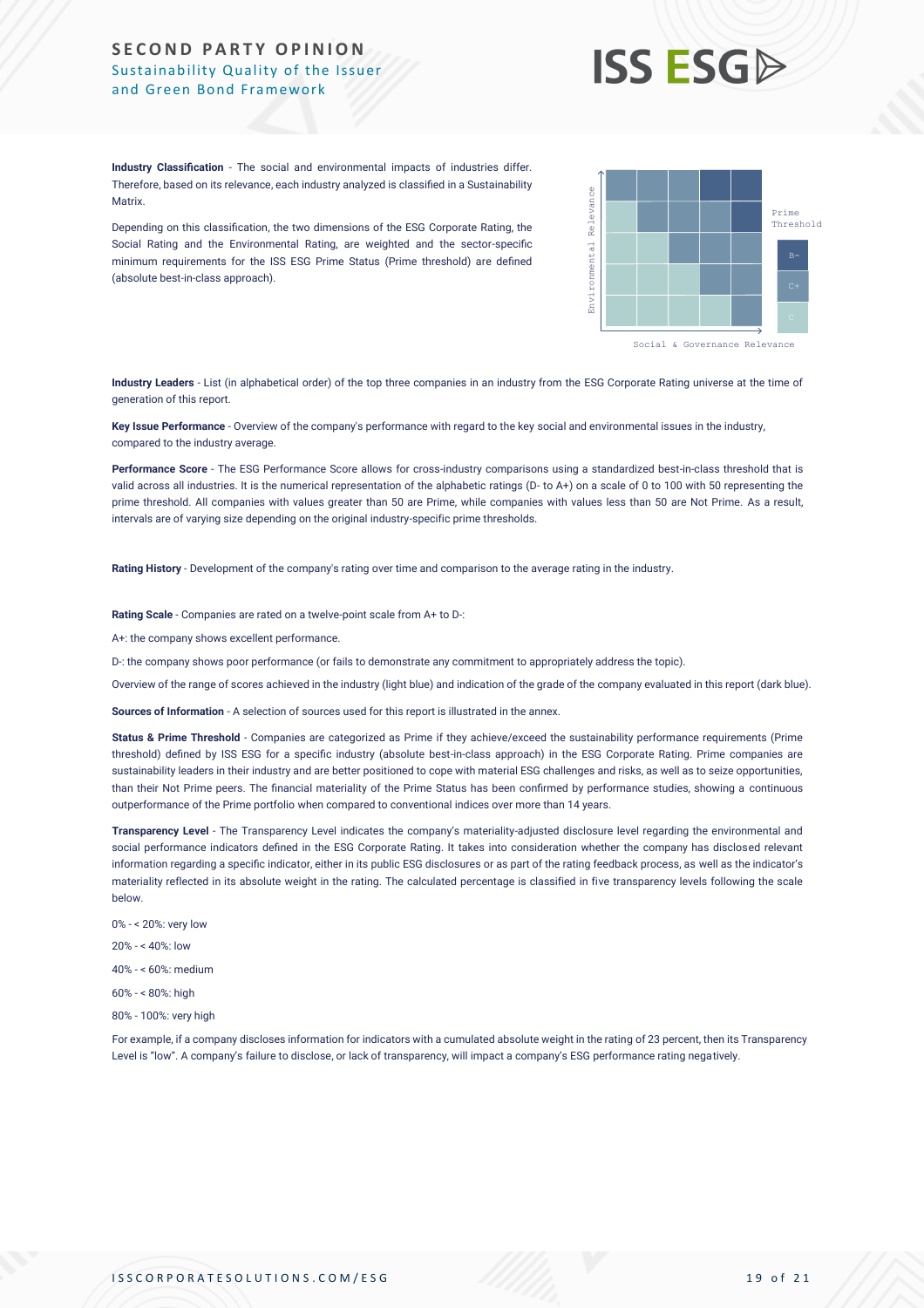

### <span id="page-19-0"></span>ANNEX 3: Quality management processes

#### **SCOPE**

ASML commissioned ISS ESG to compile a Green Bonds SPO. The Second Party Opinion process includes verifying whether the Green Bond Framework aligns with the ICMA's Green Bond Principles and to assess the sustainability credentials of its Green Bonds, as well as the issuer's sustainability strategy.

#### **CRITERIA**

Relevant Standards for this Second Party Opinion

- ICMA's Green Bond Principles
- **■** ISS ESG Key Performance Indicators relevant for Use of Proceeds categories selected by the issuer

#### ISSUER'S RESPONSIBILITY

ASML's responsibility was to provide information and documentation on:

- **Framework**
- **Eligibility criteria**

#### ISS ESG's VERIFICATION PROCESS

ISS ESG is one of the world's leading independent environmental, social and governance (ESG) research, analysis and rating houses. The company has been actively involved in the sustainable capital markets for over 25 years. Since 2014, ISS ESG has built up a reputation as a highly-reputed thought leader in the green and social bond market and has become one of the first CBI approved verifiers.

ISS ESG has conducted this independent Second Party Opinion of the Green Bonds to be issued by ASML based on ISS ESG methodology and in line with the ICMA's Green Bond Principles.

The engagement with ASML took place from March to May 2022.

#### ISS ESG's BUSINESS PRACTICES

ISS has conducted this verification in strict compliance with the ISS Code of Ethics, which lays out detailed requirements in integrity, transparency, professional competence and due care, professional behaviour and objectivity for the ISS business and team members. It is designed to ensure that the verification is conducted independently and without any conflicts of interest with other parts of the ISS Group.